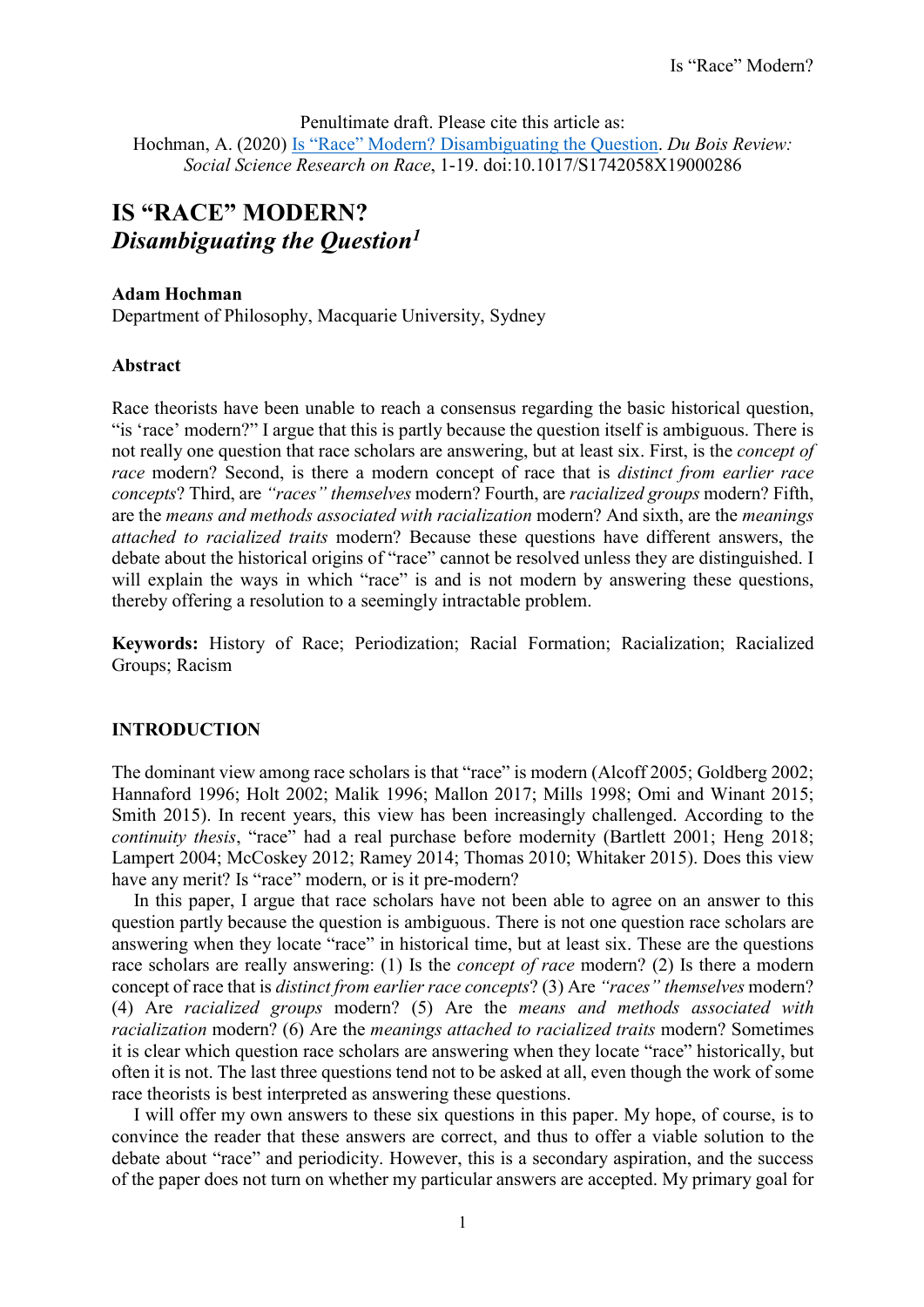the paper is to show that disambiguating the question "is 'race' modern?" is helpful for thinking about 'race' and racialization historically.

It is worth noting from the outset that just as some race theorists have been questioning the modernity of "race," some historians have been questioning periodization itself. As leading continuity theorist Geraldine Heng explains, these historians,

working against the grain, have attempted to disrupt the narrative of scientific, economic, and demographic transformation separating modern from premodern time in the West… they have argued for the legitimacy of complex, nonlinear temporalities: temporalities in which multiple modernities have recurred in different vectors of the world moving at different rates of speed within macrohistorical time. One position… [sees] human history as punctuated by scientific and technological "efflorescences" that, coupled with labor specialization and intensive market orientation, have driven both Schumpeterian and Smithian growth and change in various societies and various eras, thus muddying the monomythic simplicity of a radical break favoring the West in modernity's singular arrival (Heng 2018, 21).

The periodization of history into ancient, medieval, and modern periods has been maintained despite the critiques to which Heng alludes (e.g. Abu-Lughod 1991; Goldstone 2002). This is perhaps unsurprising, given the entrenched structuring of both university history departments and professional history journals according to the tripartite model.

While Heng is a staunch critic of periodization, she still names her recent book *The Invention* of Race in the European Middle Ages (Heng 2018). In light of her critical stance, we can view Heng's periodization as merely *conventional*. That is, she uses the tripartite division of history without believing that history comes neatly parceled into three coherent units of time. While it may be useful to eventually move away from the tripartite model, I will also adopt a conventionalist attitude toward periodization in this paper. Specifically, I will adopt the conventional dating of the beginning of modernity at 1492, the year Columbus arrived in the "New World" and the Jews were expelled from Spain.

In response to the first question, which asks whether the *concept* of race is modern, I will answer in the negative: the concept of race is late medieval. It appears to have emerged for the first time at around the middle of the fifteenth century, in Spain. In response to the second question, which asks whether there is a modern concept of race that is distinct from earlier race concepts, I will answer in the affirmative: the concept of race changes enough for it to be useful to distinguish between modern and pre-modern race concepts. If my answers to the first two questions are correct, it should already be clear why asking whether "race" is modern needs disambiguation. If we simply ask whether the concept of race *simpliciter* is modern, we collapse questions one and two. Because questions one and two have different answers—or so I will argue—this is a recipe for confusion.

The question "is 'race' modern?" is ambiguous in another way. "Race" is not only a concept; it is also a purported kind. The third question asks whether "races" themselves are modern. How we answer this question will depend on how we define "race" and whether there are any human races. If "race" is defined biologically, and there are human biological races, then races would be transhistorical groups. However, racial naturalism is increasingly rejected by scientists, at least in the West (see Wagner et al. 2017). I find the arguments against racial naturalism convincing, and for the purposes of this paper I will assume that "race" is not a biological kind (for some recent critiques of racial naturalism see Atkin 2017; Hochman 2016, 2019a; Templeton 2013).

The non-existence of biological races does not necessarily mean that we cannot sensibly ask whether races themselves are modern. As W. E. B. Du Bois wrote in The Conservation of Races, the "races… perhaps transcend scientific definition" but "nevertheless, are clearly defined to the eye of the Historian and Sociologist" (1897, 110). Analysis and evaluation of this claim has been central to the establishment of "race" as a topic of philosophical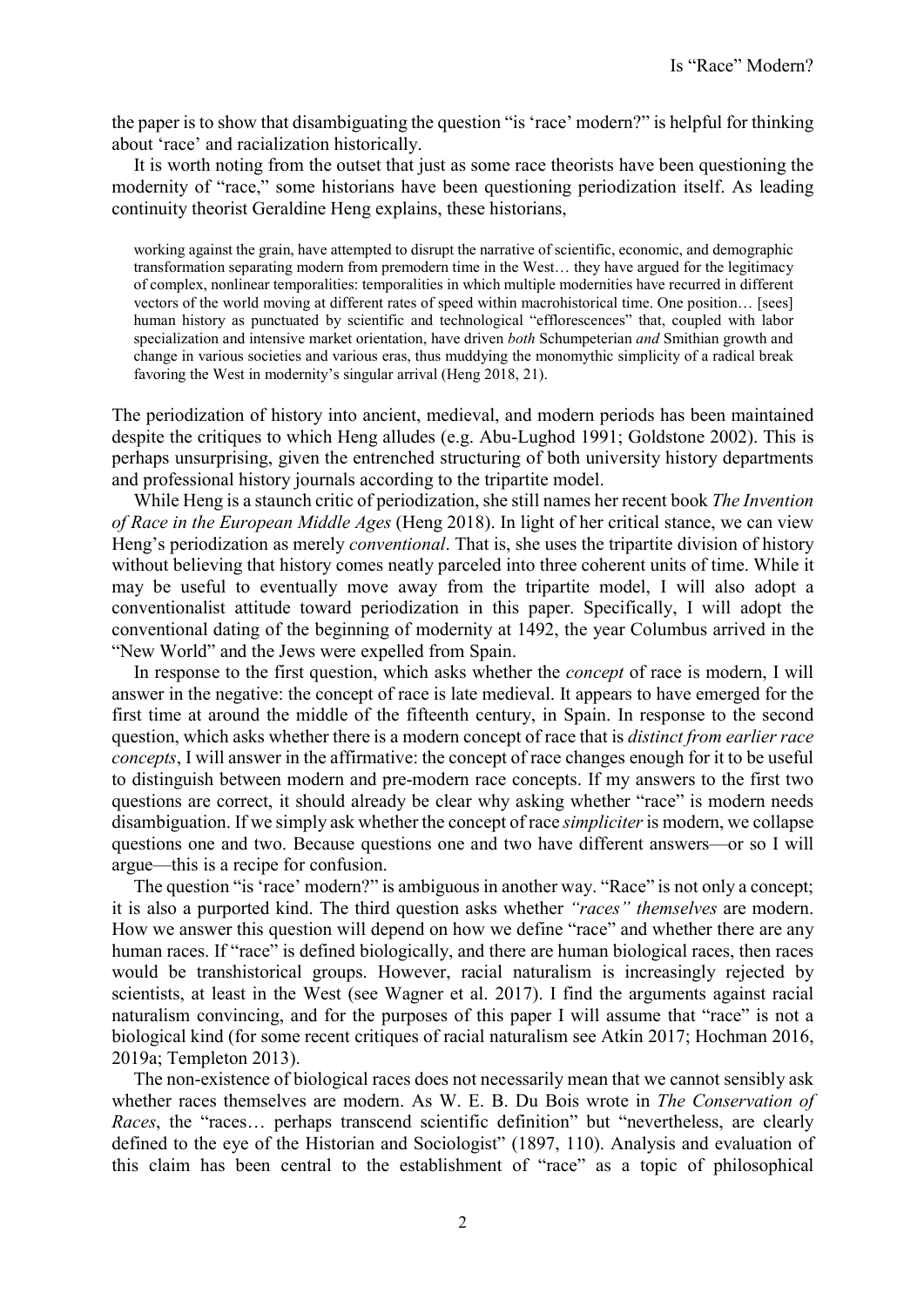investigation. In The Uncompleted Argument: Du Bois and the Illusion of Race Kwame Anthony Appiah argues that Du Bois didn't go far enough in his racial skepticism. Appiah argues that like biologists, historians and sociologists should reject race as an illusion. In response, Paul Taylor criticizes Appiah for ushering "Du Bois into the light mainly to make visible what appear to him to be blemishes" (2000, 103). Taylor makes the case that Appiah's critique of Du Bois's racial realism fails, and that Du Bois' "sociohistorical racialism is a viable conceptual option" (2000, 128). Indeed, the view that race is a social kind is now dominant among race scholars (Diaz-Leon 2015; Haslanger 2012; Mallon 2017; Mills 1998; Omi and Winant 2015; Sundstrom 2002; Taylor 2000).

The third question can thus be interpreted as asking, "are social races modern?" My answer to this question will be the most controversial of all of my answers. Elsewhere I have argued that when a social approach to race is applied consistently, and taken to its logical conclusion, it has unacceptable theoretical consequences (Hochman 2017, 2019b). I make the case that when race is defined as a social kind, too many groups count as races and race loses its historical specificity (for a similar argument concerning racism, when understood culturally rather than biologically, see Seth 2005). So I will argue that races themselves are not modern, because "races" do not exist.

The third question should be replaced by the fourth question: "are racialized groups modern?" The terms "race" and "racialized group" are usually used as synonyms (e.g. Goldberg 1992; Haslanger 2000; Mallon 2018). However, there is an alternative tradition that distinguishes these concepts. In this tradition, "racialized group" is a category adopted by race skeptics as an alternative to "race" (see Blum 2002, 2010; Darder and Torres 2003; Hochman 2017, 2019b; Miles 1988, 1989; Small 1994). "Race" is understood as a failed biological category, whereas a racialized group is conceptualized as a group that has been misinterpreted as a biological race. In response to the fourth question, I will argue that racialized groups first formed in the mid-fifteenth century, in Spain. If this is right, and we adopt the convention that modernity begins in 1492, or indeed any later date, then racialized groups are not modern.

The fifth question asks whether the *means and methods associated with racialization* are modern. When race scholars find deep continuities between modern racist practices and earlier forms of discrimination they are tempted to claim that "race" is pre-modern. What they actually show, I will argue, is that some of the means and methods associated with racialization are premodern.

Similarly, when race scholars find historical continuities in the social meanings that are attached, for example, to skin color, they are tempted to claim that "race" is pre-modern (Hahn 2001; Whitaker 2015). Skin color is, after all, the paradigmatic "racial" trait. However, I will argue that continuity theorists working on skin color are not well understood as answering the general question, "is 'race' modern?" Rather, they are best interpreted as answering the sixth question: "are the *meanings attached to racialized traits* modern?" They show that some of the meanings attached to some racialized traits are pre-modern in origin, although this is not to say that the significance attached to those traits is exactly the same throughout history.

These questions about the history of "race" and racialization are important for theoretical and political reasons. On the theoretical side, it is crucial to distinguish between the six questions, because asking whether "race" is modern is insufficiently nuanced. There are both historical continuities and discontinuities relevant to racial concepts and racialized practices (see Hanchard 2018). My six questions can help us to capture both the relevant continuities and the relevant discontinuities.

These theoretical issues feed into those of a political nature. A primary motivation for studying "race" is to help us understand and fight *racism*. If we want to know the historical conditions under which racism flourishes, then we need to know the history of racialization. As Heng notes, "Racial formation has been twinned with conditions of labor and capital in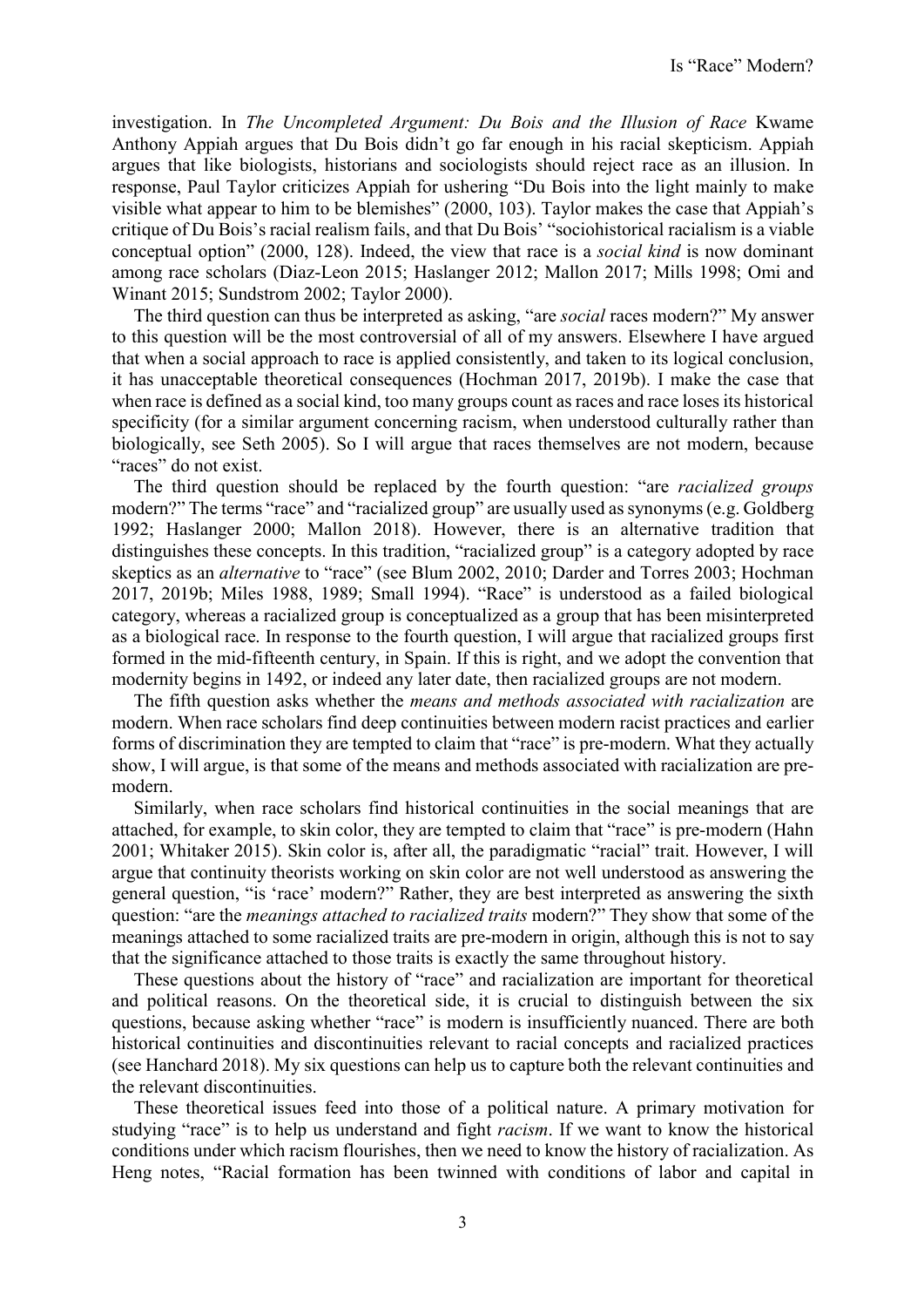modernity such as plantation slavery and the slave trade, the rise of capitalism or bourgeois hegemony, or modern political formations such as the state and its apparatuses (we think of David Theo Goldberg's magisterial *The Racial State*), nations and nationalisms (Étienne Balibar's chapters in Race, Nation, Class), liberal politics (Uday Mehta), new discourses of class and social war (Foucault of the 1975–6 Collège de France lectures), colonialism and imperialism (the work of many of us in postcolonial studies), and globalism and transnational networks (Thomas Holt on race in the global economy)" (2018, 16–17). However, if racialization precedes these allegedly modern institutions, then racism cannot depend on them. As a consequence, their abolition would not necessarily abolish racism. For reasons such as this, understanding the history of "race" and racialization may be helpful in the fight against racism.

#### IS THE CONCEPT OF RACE MODERN?

Let us consider each question in turn, beginning with the first, which asks whether the *concept* of race is modern. This question is often conflated with the second question, which asks whether there is a modern concept of race that is *distinct from earlier race concepts*. As Denise McCoskey writes, "So powerful and persistent is the "scientific" version of race, with its unyielding reference to the body's surface and, above all, to skin color, that, as many scholars have argued, we tend to confuse it with the concept of race itself" (2006, 250). If race is understood to be a modern scientific concept, then there is no interesting debate to be had about the possible pre-modern origins of "race." However, if we do not foreclose the debate by definitional fiat, we can meaningfully ask whether there was a concept of race before modernity.

As David Nirenberg explains, when it comes to the modernity of the race concept, "there is room for doubt, and the scholarly expression of that doubt tends to cluster around Spain in the late Middle Ages" (2009, 241). Most historians of race, if they find the Middle Ages significant at all, focus on the Purity of Blood statutes of fifteenth-century Spain, which led to the expulsion of all Jews from the country in 1492. This date, also marking the arrival of Columbus in the "New World," is often conventionally considered to mark the beginning of modernity. Were the Purity of Blood statutes (first issued in 1449) premised on a concept of race? If they were, then there was a pre-modern concept of race.

For Ivan Hannaford—author of the only history of the idea of race in the west from antiquity to modernity—"it is unhistorical to perceive the concept of race before the appearance of physical anthropology proper, because the human body, as portrayed up to the time of the Renaissance and the Reformation, could not be detached from the ideas of *polis* and *ecclesia*" (1996, 147). While it is true that in fifteenth-century Spain, beliefs about Christian, Muslim, and Jewish bodies were attached to ecclesiastical ideas, there was a biological turn during this period that can arguably be understood as the beginnings of racial thought.

This biological turn had to do with the crisis of classification that followed large-scale Jewish conversions to Christianity in the wake of the 1391 massacres. "By the middle of the fifteenth century," writes Norman Roth, "a substantial converso class had been created. All doors were open to them as Christians, including those of the Church" (1992, 22). It was not long before the Cristianos nuevos (new Christians) ascended to positions of power and prestige barred to them and their ancestors as Jews—positions that Cristianos viejos (old Christians) fought ruthlessly to preserve.

Cristianos viejos, also calling themselves Cristianos de natura, complained that it was impossible to tell a "natural Christian" from a "Jewish or Moorish convert." "Failing in their efforts to enforce a legal distinction between old and new Christians, converso-phobes," explains Roth,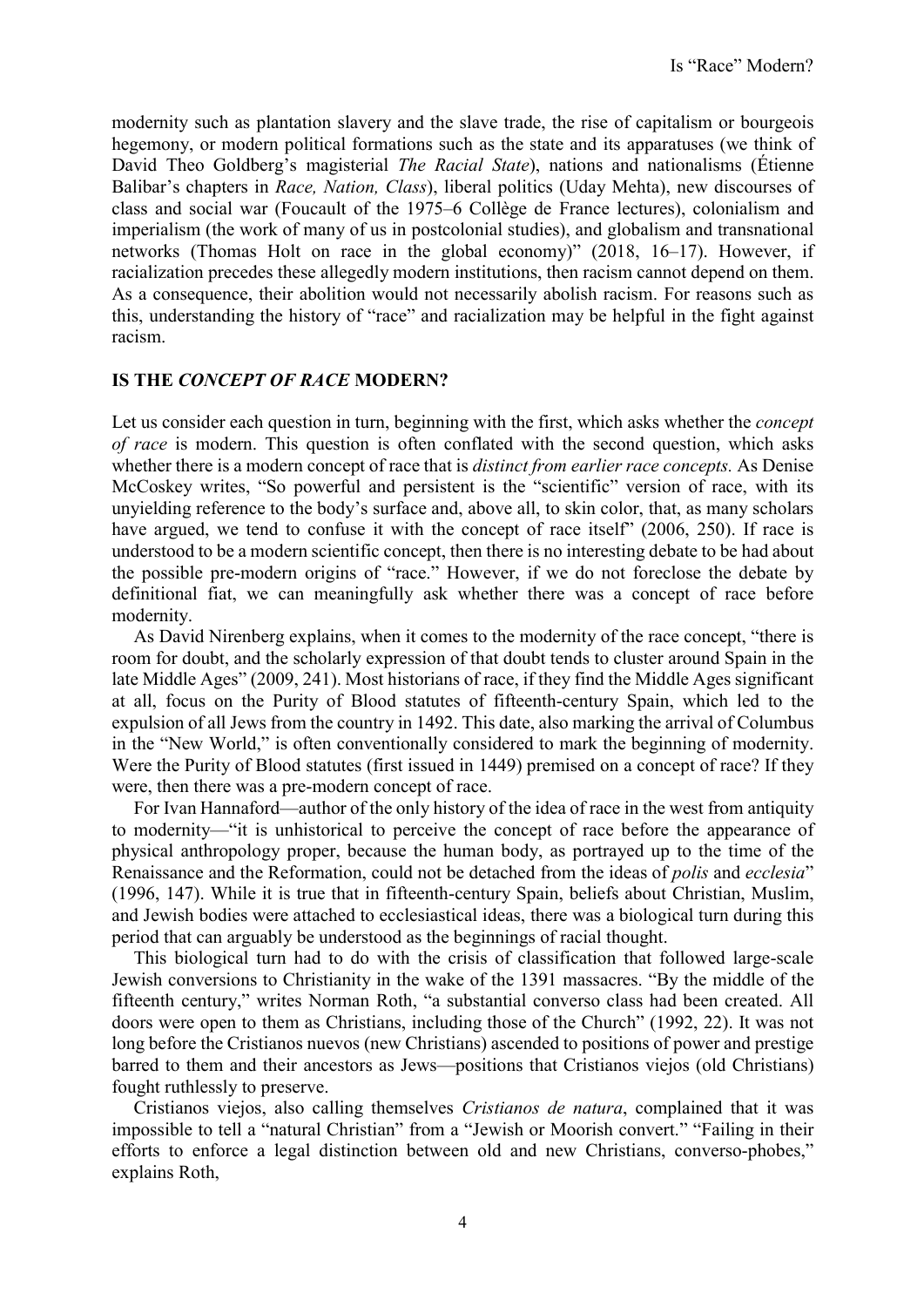evolved the first medieval example of true anti-Semitism, as opposed to anti-Jewish sentiment based on objections to Jewish religious tradition. According to the notorious doctrine of limpieza de sangre (purity of blood), Jews and Jewish converts to Christianity constituted a race. Jewish blood irreconcilably corrupted its possessor down to the fourth generation, despite intermarriage with old Christians. This doctrine removed the sincerity of converts and their descendants from consideration and made opposition to Jews a biological issue. Since "Jewish blood" remained to the fourth generation, such people were to be barred from holding public or ecclesiastical office or from studying in universities (Roth 1992, 23 emphasis added).

Did the Purity of Blood Statutes constitute racial thinking, as Roth believes? I can think of two ways of resisting this conclusion, but neither of them is convincing. First, one could identify "race" exclusively with the scientific race theory to come, but this would be pure scientism. Second, one could identify "race" with color-coded, continental groupings rather than the religious "bloodlines" (the Jewish and Moorish "razas") of fifteenth-century Spain. However, this presents us with a false dichotomy. As George Fredrickson explains, we can "trace the origins of the two main forms of modern racism—the color-coded white supremacist variety and the essentialist version of antisemitism—to the late medieval and early modern periods" (2002, 46). Just as neither version of racism is more racist than the other, color-coded "races" are no more "racial" than the "razas" of fifteenth-century Spain (or Jews in Nazi Germany). It would be arbitrary to conceptually privilege one type of racialization over the other. As Roth argues, the Purity of Blood Statutes did appeal to a concept of race, just not one that involved color-coding.

There is now widespread agreement that, as Lynn Ramey writes, "It is not necessary to have the word 'race' to have the concept of race" (2014, 26; see also Heng 2018, 26; Mittman 2015, 40; Thomas 2010, 1739). However, it turns out that the concept of race emerges at the same time as the term is first applied to human groups. As Nirenberg explains,

…words like raza…were already embedded in identifiably biological ideas about animal breeding and reproduction in the first half of the fifteenth century…the sudden and explicit application of this vocabulary to Jews coincides chronologically (the 1430s) with the appearance of an anti-converso ideology…which sought to establish new religious categories and discriminations, and legitimate these by naturalizing their reproduction (Nirenberg 2009, 252).

Perhaps for the first time in history, the potency of baptismal water was seriously brought into question. While this was a complex and ambivalent development, Jewish and Muslim identities began to be understood as "in the blood." And blood, it turned out, was thicker than baptismal water. Jews and Muslims were not only labelled as "razas," they were understood to be major human groups and lineages, formed due to reproductive isolation, in which group membership was biologically inherited. This marks a break with ancient and earlier medieval approaches to group membership. A change in religion, or a change in climate, could no longer change one's bodily essence. It is unclear what we might call this new approach to group identity, where membership is determined by "blood," if not by the name of "race." So in response to our first question, which asks whether the *concept* of race is modern, we should answer in the negative. "Race" is not a modern concept.

## IS THERE A MODERN CONCEPT OF RACE THAT IS DISTINCT FROM EARLIER RACE CONCEPTS?

Our second question asks whether there is a modern concept of race that is distinct from the earlier race concepts. As we have seen, a concept developed in the late Middle Ages which was recognizably racial. This concept contained the four following components: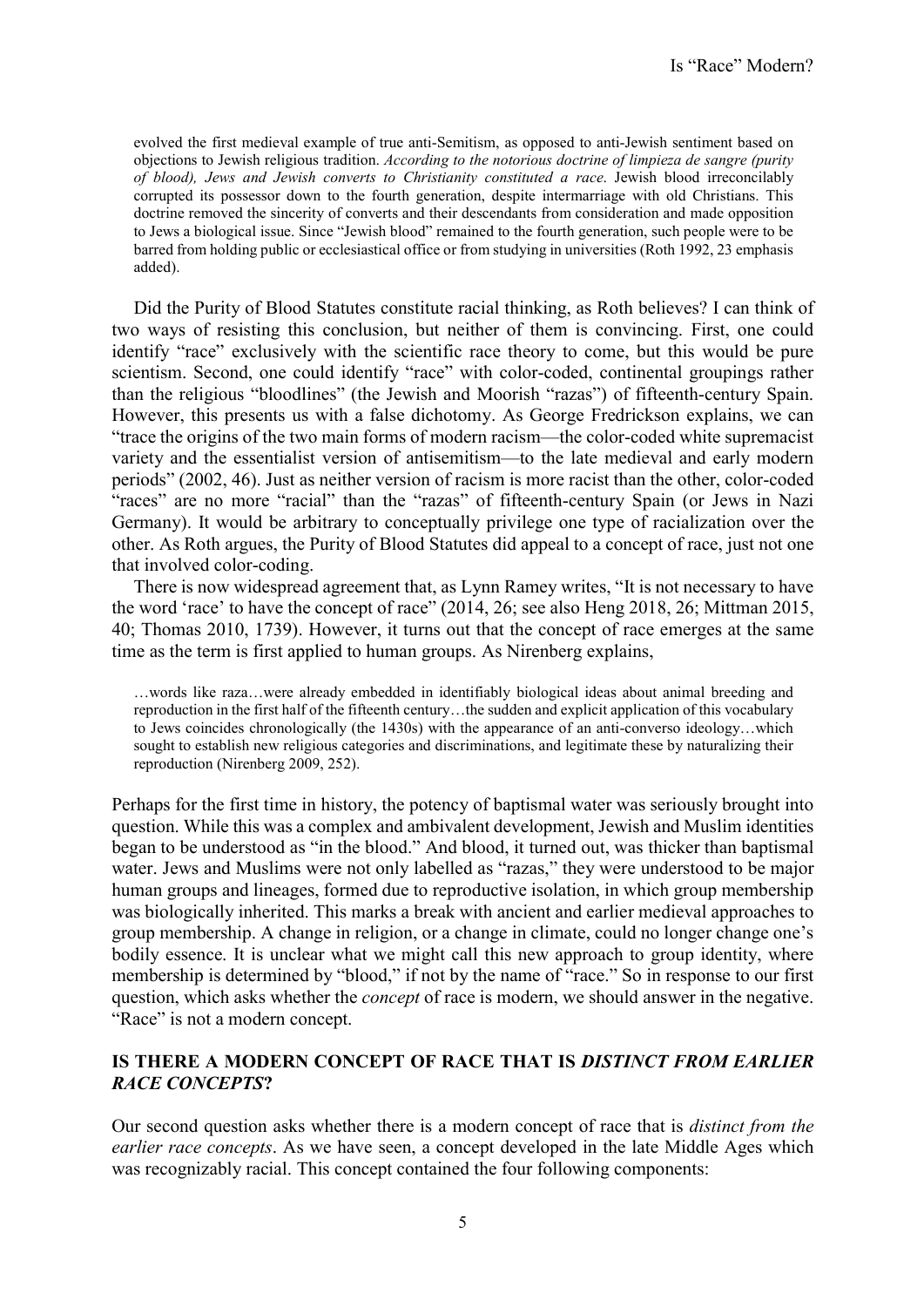- (#1) Races form due to their reproductive isolation.
- (#2) Races constitute major human lineages.
- (#3) Races are major biological groups in the present.
- (#4) Race is biologically inherited.

This may seem, at first glance, sufficiently similar to modern conceptions of race to conclude that there is not a uniquely modern concept of race. However, such a conclusion should be resisted.

The following two claims distinguish modern from pre-modern concepts of race:

- (#5) All human populations belong to at least one race.
- (#6) Race is the taxonomic level below species in humans.

Modern ideas about "race" are relational in a way that their medieval counterparts were not. "Race" came to be seen as something that not only some populations had: every population was thought to be a "racial" population (#5). There may be racially mixed populations, but not raceless populations. "Race" also came to be seen in a particular relation to the species concept—namely, as the taxonomic level below it (#6).

These were genuinely modern innovations. Before 1492, there was no attempt to divide the entire human species into biological lineages (#5). Even in the early seventeenth century, Sebastian de Covarrubias defines "raza" in his dictionary as follows: "the caste of purebred horses, which are marked by a brand so that they can be recognized.... Race in [human] lineages is meant negatively, as in having some race of Moor or Jew" (as cited by Nirenberg 2009, 251). Only some groups were believed to be "racial" groups.

And before 1492, "race" was not considered to be the taxonomic level below species (#6). There was no attempt to describe what we would now call human biological races or subspecies in antiquity or the Middle Ages. Aristotle was very clear about this. In Parts of Animals he observed that the human species is not divisible into smaller groups:

By 'common' I mean those which belong to all animals; by 'to a genus', those of animals whose differences from one another we see to be matters of degree—Bird is a genus. Man is a species, and so is everything not differentiated into subordinate groups. In the first place the common attributes may be called analogous, in the second generic, in the third specific" (Aristotle 1984, 1005)

A genus was seen as a broad class, divisible into species. The human species could not, according to Aristotle, be divided into subordinate, or subspecific groups.

We can see the early development of modern race theory, and the first attempt to racialize the world, in François Bernier's (1684) New Division of the Earth. While Bernier tells us that everyone (not just the Moors and the Jews) is raced (#5), he does not distinguish between the concepts of "race" and "species" (#6). His paper bears the full title Nouvelle Division de la Terre par les differentes Especes ou Races d'hommes qui l'habitent, envoyée par un fameux Voyageur à M. l'Abbé de la Chambre. This lack of distinction between species and race (found in the extended title and evident throughout his discussion) demonstrates that the theoretical status of "race" was still unclear.

In 1950, Walter Scheidt argued that Immanuel Kant produced "the first theory of race which really merits that name," and subsequent scholarship has reinforced this view (Scheidt 1950, 372; see also Bernasconi 2001; Eze 1997; Larrimore 2008; Sloan 2014). While Claude-Olivier Doron emphasizes Comte de Buffon's role in the formation of the modern race concept, he still acknowledges that "Kant… gave Buffon's claims a decisive epistemological status" (Doron 2012, 91).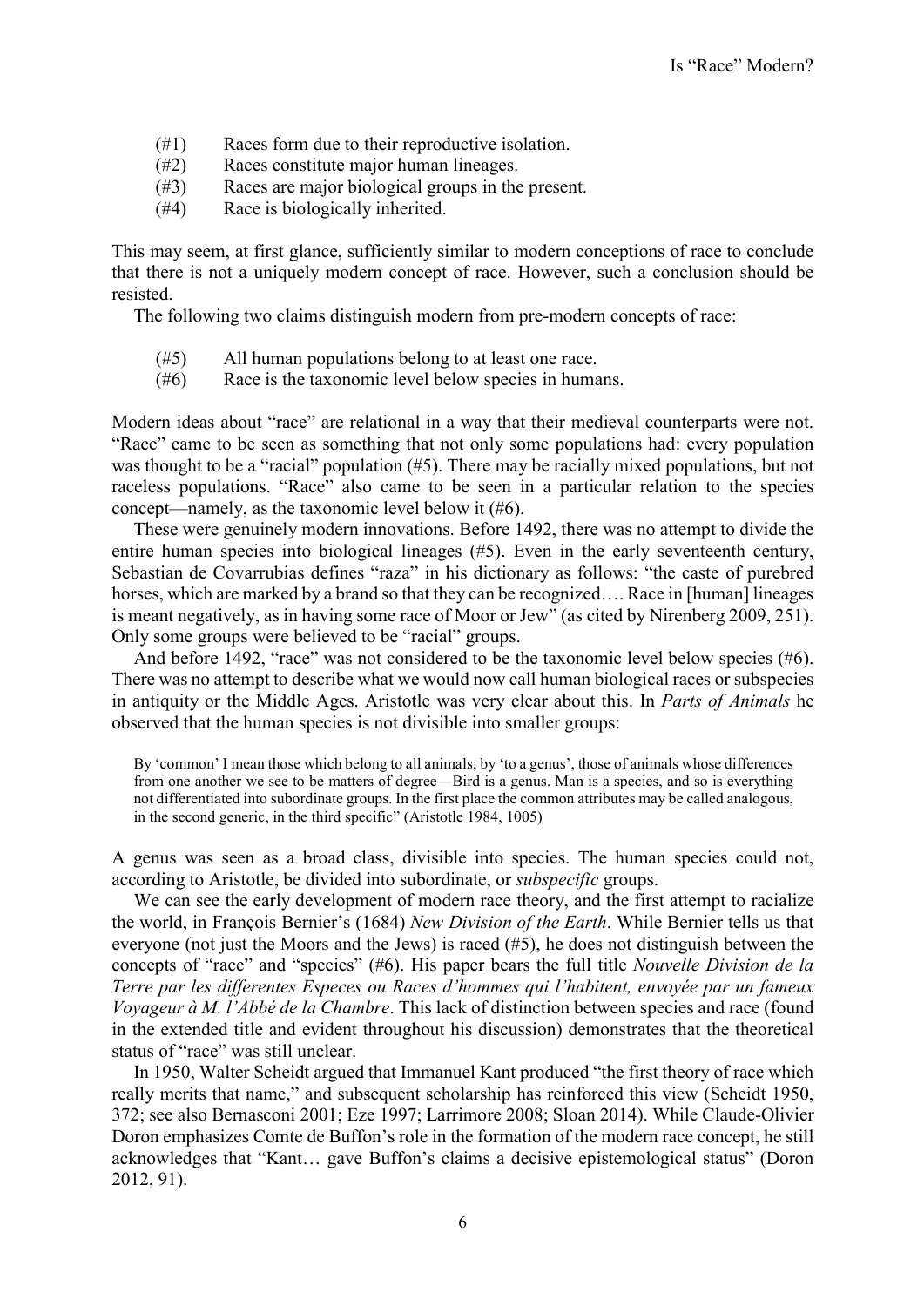What is so unique about Kant's anthropological work to single him out as such an important figure in the history of "race?" It is not his influence, although he was influential (Bernasconi 2001). Nor is it his radical break with earlier race theory, although his theory was unique in some respects (Mensch 2013). It is, rather, that Kant offered a division of the world's human populations into four "races" (#5) and he also rigorously distinguished between "race" and "species" (#6). Even if confusion remained about whether the "races," or some of them, could be separate species,<sup>2</sup> Kant gave "the concept sufficient definition for subsequent users to believe that they were addressing something whose scientific status could at least be debated" (Bernasconi 2001, 11). Indeed, Kant's student Johann Gottfried von Herder wrote a polemical reply, arguing that "there are neither four nor five races… The colors run into one another" (1828, 26). The race debate had begun, and race skeptics have been making the same argument as Herder ever since.

There is enough of a difference between pre-modern and modern race concepts to justify a distinction between them. And in doing so, we have our first example of how asking "is 'race' modern?" without qualification gets us into trouble. If we are asking whether the concept of race is modern, then the answer is "no," but if we are asking whether there is a modern concept of race that is distinct from the earlier race concepts, then the answer is "yes."

Consider the following claims:

Race is a modern concept and a product of colonial encounters (Golash-Boza 2016, 130).

Race is a modern category invented by white male scientists in the "era of modernity" (Brewer 2006, 513).

...'race' is a modern construct dependent on the language of science (Dikötter 2015, ix).

These theorists are all right in one sense, and wrong in another. They are right that there is a distinctively modern race concept that was a product of colonial encounters, and dependent on the language of science. However, they are wrong to identify this as the race concept. There was, as I have argued, a race concept that evolved earlier, in medieval Spain. So we should distinguish between our first question, "Is the *concept of race* modern?" and the second question, "Is there is a modern concept of race that is distinct from the earlier race concepts?" The answer to the first is "no," while the answer the second is "yes."

# ARE "RACES" THEMSELVES MODERN?

Question three asks whether "races" themselves are modern. If we simply ask whether "race" is modern, it is unclear whether we are asking about the concept or the purported kind. Yet many race theorists are interested in when "races" themselves were first formed. How one answers this question will depend on whether one believes that "races" actually exist. In this section, I will argue that there are no races, and that the third question should be rejected, before arguing in the following section that it should be replaced with the fourth question, which is about "racialized groups" as distinct from "races."

Note that when race scholars ask whether "races" themselves are modern, they are not talking about race as a biological category. Most race theorists reject racial naturalism, so that question is not one that they would ask. Among the remaining race naturalists, it is universally accepted that so-called "racial boundaries" have been increasing blurred since modernity (e.g., Hardimon 2017; Spencer 2018a, 2018b). Nobody believes that biological races were formed in modernity.

Yet most race theorists do believe that "race," *defined as a social kind*, is a product of modernity (e.g. Goldberg 2002; Holt 2002; Mallon 2017; Mills 1998; Omi and Winant 2015).<sup>3</sup> The view that race is a social kind is often labelled "social constructionism about race," and I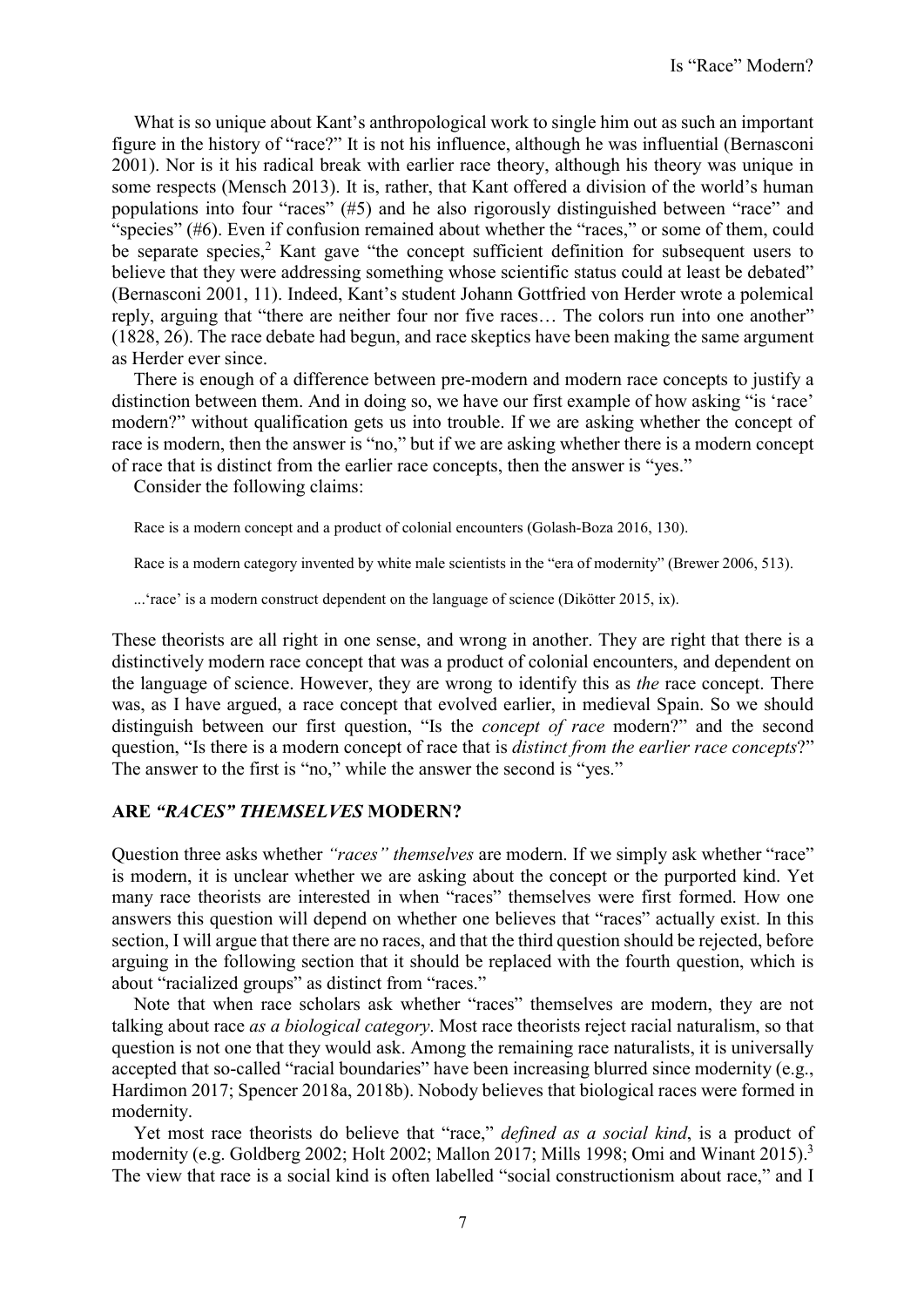will be using this phrase to refer to the position.<sup>4</sup> Social constructionists believe that the modern scientific and taxonomic project of *describing* "biological races" had the unintended effect of creating "social races." The descriptive project was a failure, but the very act of labelling groups as races and treating them in different—and often horrendous—ways created a new social kind, which we call "race."

While this is the dominant account of the history of racial formation, it is not beyond doubt. We can thus ask whether "races," as social groups, are indeed modern, or whether there were "social races" before modernity. To answer this question, we need a sense of what it means to say that "race" is real, but social. Ronald Sundstrom offers a helpful account. He writes that, "A kind is real when its members are unified—held together by a number of shared properties. The properties that unify a kind vary with the domain…. A biological kind is unified by some significant biological relation.… Similarly, a human [or social] kind is real when unified by a significant social relation" (2002, 95). So in order to answer our third question, which asks whether "races" themselves are modern, we need an account of "racial" social relations.

It is common for such accounts to focus on essentialism as essential to racial social relations (e.g. Fredrickson 2002). Consider Heng's definition: ""Race" is one of the primary names we have—a name we retain for the strategic, epistemological, and political commitments it recognizes—that is attached to a repeating tendency, of the gravest import, to demarcate human beings through differences among humans that are selectively essentialized as absolute and fundamental, in order to distribute positions and powers differentially to human groups" (2018, 3).

Are social races modern on this definition of race? Heng (2018) argues that there were social races as early as the thirteenth century. Her focus is on Jewish-Christian relations in thirteenthcentury England, starting with the execution of the law (set out in the Fourth Lateran Council of 1215) that Jews and Muslims be set apart from Christians by a difference in dress and ending with the forced expulsion of all Jews from England in 1290:

In England…the Jewish badge, expulsion order, legislative enforcements, surveillance and segregation, ritualized iterations of homicidal fables, and the legal execution of Jews are constitutive acts in the consolidation of a community of Christian English—otherwise internally fragmented and ranged along numerous divides—against a minority population that has, on these historical occasions and through these institutions and practices, entered into race (Heng 2018, 31).

The treatment of the thirteenth-century English Jewry foreshadows the  $20<sup>th</sup>$  century's holocaust. Being a Jew in this period and place was much more than following a certain religious doctrine. It meant being positioned in a very particular location in the social hierarchy with economic, political, and legal consequences. Jews were essentialized, although imagined Jewish essences could transform though conversion (Resnick 2000). On Heng's definition of race, thirteenthcentury English Jews do indeed count as a racial group.

If we were to stop the discussion here, we would be answering "no" to the third question, which asks whether "races" themselves are modern. However, I have argued elsewhere that there is a problem with the definition of race above (Hochman 2017, 2019b). I argue that, on this definition, "race" loses its conceptual specificity. It creates false positives—allowing too many kinds of groups to count as races. We essentialize all sorts of groups in order to differentially distribute power between them. Ethnic groups are often essentialized, and so unracialized but essentialized ethnic groups would count as *de facto* races. Men and women are also essentialized and would belong to different races on the definition above. The same would be true of gay people, under certain conditions—a consequence that Heng (2018, 20) recognizes and appears to accept. The idea of a "gay race" goes beyond the sort of counterintuitive position that some philosophers enjoy defending. Instead, it amounts to a reductio ad absurdum. A social kind approach to race, applied consistently and taken to its logical conclusion, has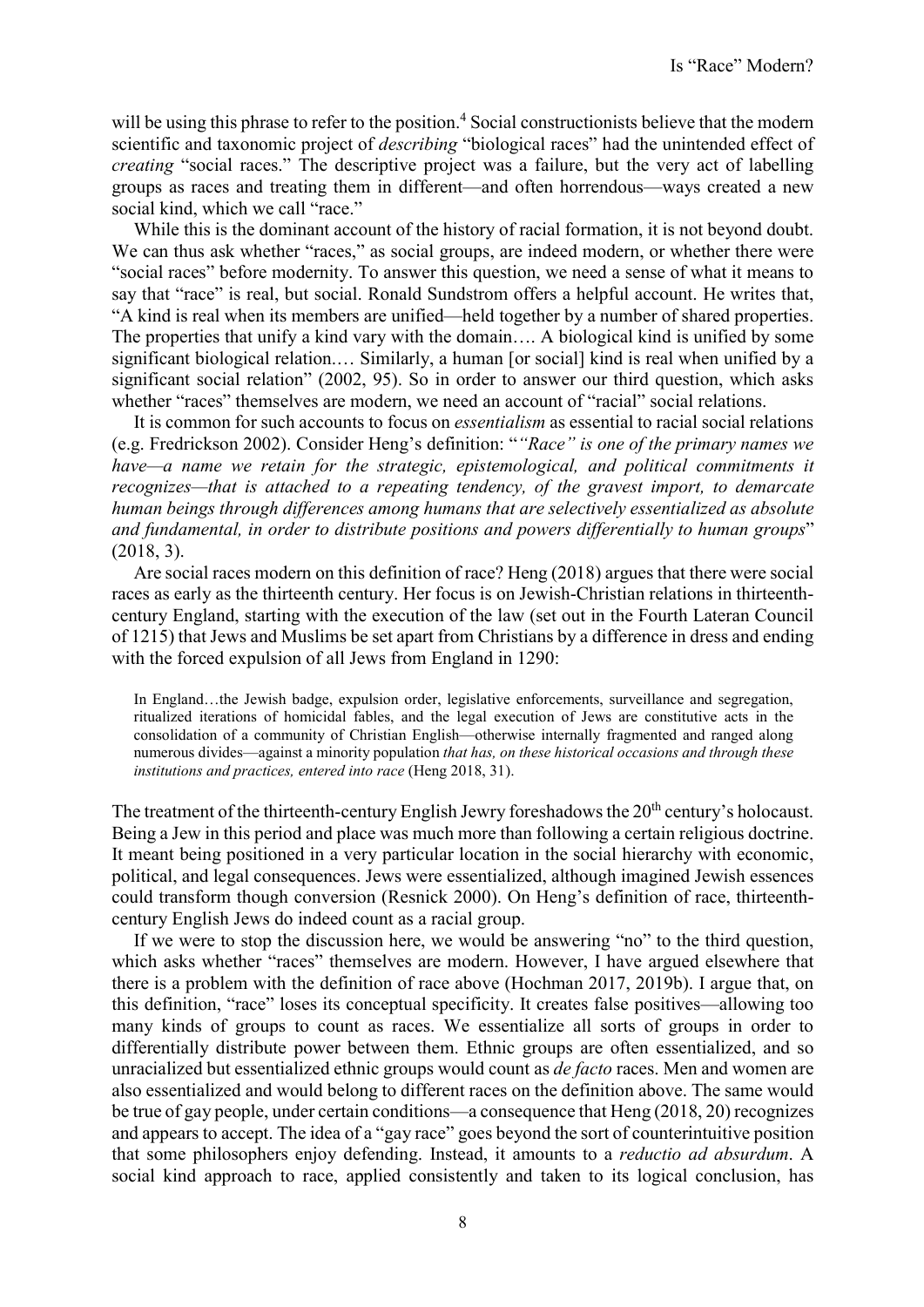unacceptable consequences. When "race" loses its conceptual specificity, it loses its value as a conceptual resource (Hochman 2017, 2019b).

Social constructionists might reply by arguing that the definition above only produces these counterintuitive consequences because it does not mention the body, or biology. A "race" is not simply a social group, it is a social group misinterpreted as a specific kind of biological group. As creators of racial formation theory Michael Omi and Howard Winant put it, "race is a concept which signifies and symbolizes social conflicts and interests by referring to different types of human bodies" (2015, 110). This sounds right at first, but on reflection, it would seem to entail that males and females count as separate "races." However, couldn't a more nuanced definition solve the specificity problem?

I do not believe that it could. As Heng has argued, canonical race theory has been blind to its own radicality. "So tenacious has been scientific racism's account of race, with its entrenchment of high modernist racism as the template of all racisms, that it is still routinely understood, in everyday life and much of scholarship, that properly racial logic and behavior must invoke biology and the body as their referent" (Heng 2018, 19). That is a mistake. Once race is redefined as a social kind, we can no longer assume that biologization is necessary for racial formation. In other words, social constructionists cannot simply help themselves to criteria of biologization in their definitions of social race. If biologization is not necessary for the formation of groups with the social properties and relations constructionists identify as "racial," then such biologization is not definitional of race. What Heng shows with her example of Christian-Jewish relations in thirteenth-century England is that it is possible to produce the sort of social groups that constructionists call "races" without the biologization usually associated with "race." Yet when we strip definitions of race of these unjustified references to biologization, a social kind approach to race is susceptible to a *reductio* argument.

Social constructionists could try to avoid the reductio by using more nuanced social criteria. This is exactly how Phila Msimang (2019) defends social constructionism in his response to my critique. Msimang offers what he calls the *minimalist account of social race*. He maintains that, "The characteristics of a social race are that they are stereotyped groups," about which there is a "presumption that racial identity is fixed" and a "belief that race is a genealogical and heritable kind of group belonging" (Msimang 2019, 15). This shows how constructionists can avoid the implication that the sexes are races (sex does not fit the genealogy condition). However, Msimang's account does not avoid the *reductio*. The thirteenth-century English Jews would still count as a race, as they saw themselves as the chosen people (thus meeting the stereotyping condition) and they understood Jewishness as fixed and matrilineal (meeting the fixity and genealogy conditions). Gay people would also count as a race in certain contexts, because stereotypes about gay people are common, and homosexuality has often been understood as fixed and heritable. Many other sorts of groups that are surely not races meet Msimang's three conditions of stereotyping, fixity, and genealogy as well, including unracialized ethnic groups. Msimang's minimalist account of social race fails to save race as an analytic category.

Social constructionists might respond by looking for alternatives to a social kind interpretation of their position. For instance, they could defend the view that social races exist as socially ascribed groups. However, social constructionists have avoided this position because of their legitimate concerns about reification. Constructionists do not want to say that races are simply those groups that have been labelled as races, because this would be akin to the claim that witches are simply people accused of being witches. There must be something more, they believe, to being a race. The claim that race is a social kind is a way of capturing this "something more." However, as I have argued, when race is defined socially, it loses its conceptual specificity and its usefulness as an analytic category. As such, we ought to reject social definitions of race altogether. In response to our third question, "are races themselves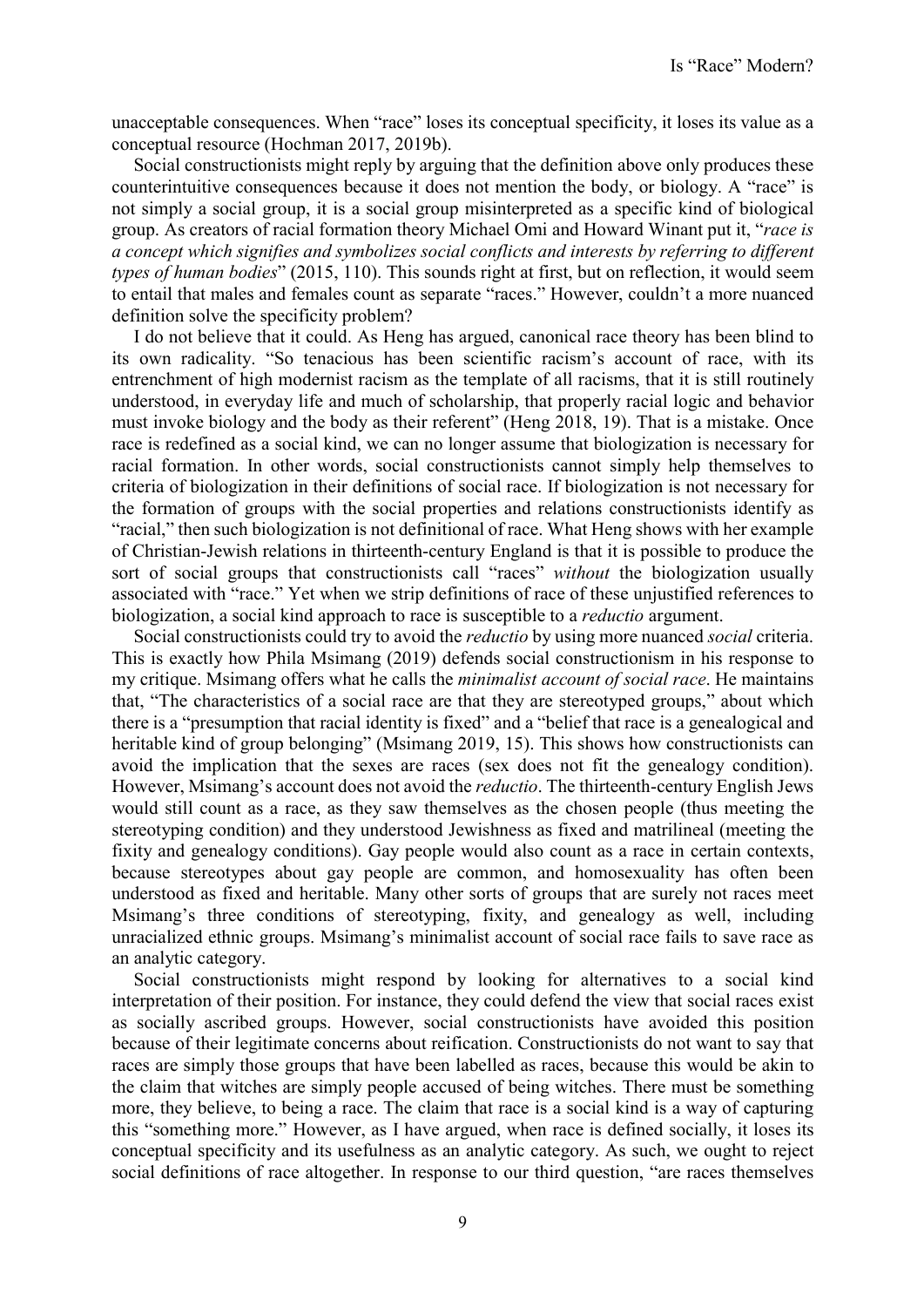modern?" we should reject the question itself. Races are not anything, because races do not exist.

## ARE RACIALIZED GROUPS MODERN?

If races don't exist, is our race-talk tracking anything at all? Appiah (1996) has argued that while there are no races, there are racial *identities*. However, this formulation does not quite capture the way in which groups have been racialized. I believe that race-talk is best understood as tracking racialized groups (see also Blum 2002, 2010; Darder and Torres 2003; Hochman 2017, 2019b; Miles 1989; Small 1994). Lawrence D. Bobo explains that, "like most social scientists, I have grown comfortable in the thought that we study race without actually believing in race" (2008, x). However, the concept of racialization offers a way out of this apparent paradox or tension. Social scientists study race concepts, racialization, racialized groups, and racism, but not "race" itself. The third question—which asks whether "races" themselves are modern—should be replaced by the fourth, which asks whether racialized groups are modern.

What, then, is the difference between a "race" and a racialized group? For most race theorists, there is no such distinction—the terms are used as synonyms (e.g. Goldberg 1992; Haslanger 2000; Mallon 2018). The distinction I wish to draw is therefore prescriptive, rather than descriptive. That distinction is as follows: "race" is a purported biological or social kind, whereas a racialized group is a group which is misunderstood to be a biological race.<sup>5</sup> More specifically, a racialized group is a group understood to be a major biological entity and human lineage, formed through reproductive isolation, in which membership is transmitted by biological descent.

I define "racialized groups" as groups subject to a specific form of biologization because this offers the kind of conceptual and historical specificity that is lost on a social definition of "race." Recall that the thirteenth-century English Jews appear to count as a "race" on a social kind approach to race. Let's see whether they were a racialized group, on my definition of the term. Given the numerous Christian beliefs about Jewish bodies in the middle ages—that they had horns, an identifying stink, etc.—this is not an unreasonable question to ask. However, in doing so, it is important to distinguish between biologization in general and the very specific form of biologization that is racialization. As I will argue, the thirteenth-century Jews were biologized, but they were not racialized.

Consider the medieval myth of Jewish male menstruation. As Irven Resnick (2000) explains, while Christian beliefs about Jewish males menstruation focused on the body, Jewish physiology was not believed to be the cause of the bleeding. The cause was believed to be mystical, rather than biological. Jewish male menstruation was understood to be the effect of a curse for alleged deicide, and the imagined bleeding was thought to cease upon conversion to Christianity. So long as Jewish bodies could transform through conversion, Jews could be biologized, but they could not be racialized. Racialization is a very specific form of biologization, according to which membership in a biological lineage—not one's religion or environment—determines one's physical traits.

So thirteenth-century Jews were not a racialized group. When did racialization first take place? Above I argued that the concept of race first emerges in the late middle ages, in Spain, and that this concept was applied to the Jews and the Moors. If a racialized group is a group understood to be a biological race, then racialization first took place in the mid-fifteenth century, in Spain. The labelling of the Jews (and also the Moors) as "razas," and naturalizing their reproduction as "in the blood," can be usefully understood as an instance of racialization. In response to the fourth question we should answer in the negative. Racialized groups are not modern—they are late medieval.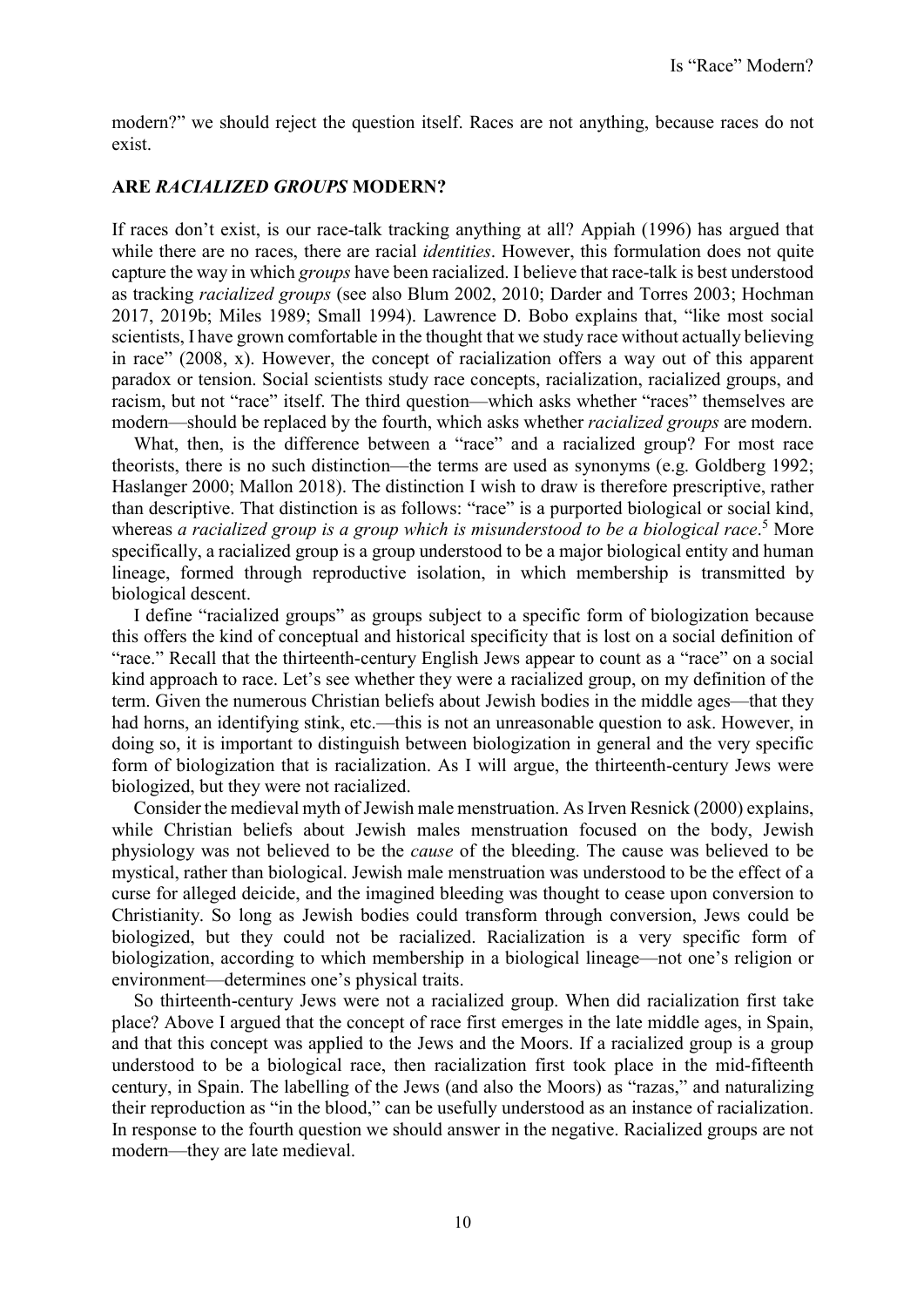We can see the conflation of "race" and racialized group—the third question with the fourth—in James Thomas' (2010) article The racial formation of medieval Jews: a challenge to the field. Racial formation theory endorses a realist social ontology of race (Omi and Winant 2015). Racial formation is supposed to be the process or processes through which social races are formed (which is usually—but not always—understood to involve biologization). Thomas claims, as the title of his article indicates, that racial formation took place in the Middle Ages. However, he does not appear to argue that medieval Jews were actually a race. He writes, for instance, that "the denial of all New Christians in fifteenth-century Spain the right to public office for all time, present and future, was predicated on the belief that Jews were a race that, even through conversion, could not be cured of their innate Jewishness" (Thomas 2010, 1752). The key point here is that fifteenth-century Spanish Jews were *understood* to be a race, not that they in fact were a race. Thomas is not arguing that racial formation—the formation of races is medieval. Rather, he is arguing that racialization is medieval.

Where racial formation is supposed to form "races," racialization is best understood as the process or processes through which racialized groups are formed.<sup>6</sup> This distinction is seldom recognized. Just as most race theorists use "race" and "racialized group" as synonyms, they use "racial formation" and "racialization" synonymously as well (e.g. Goldberg 1992; Haslanger 2000; Mallon 2018). However, as I noted above, there is a tradition of race skeptics who use the term "racialization" as an alternative to race-realist concepts such as "racial formation" (see Blum 2002, 2010; Darder and Torres 2003; Hochman 2017, 2019b; Miles 1988, 1989; Small 1994).

Maintaining a distinction between "racialization and "racial formation" is crucial. The racialization that Thomas describes in fifteenth-century Spain did not bring a social kind ("race") into existence, so it did not constitute racial formation. There is too much continuity on the social level to maintain that racialization created a new social kind called race. In both the English and the Spanish cases, Jews were made to wear identifying badges, they were the subjects of homicidal fables, they were legally executed, and they were all eventually expelled from their countries. The central difference, from a social perspective, was that in the thirteenthcentury, Jews could still convert. However, there were already social barriers to conversion, and as Robert Stacey explains, "By the middle of the thirteenth century in England, there was clearly an irreducible [though non-biological] element to Jewish identity in the eyes of many Christians, which no amount of baptismal water could entirely eradicate…. Through baptism, converts from Judaism became Christians, but this did not mean that they had entirely ceased to be Jews in the eyes of their brothers and sisters in Christ" (Stacey 1992, 278).

The similarities between the treatment of Jews in thirteenth-century England and fifteenthcentury Spain are striking. It would be difficult to maintain that in the former they were an ethno-religious grouping but that in the latter they were a totally new social kind—a "race." Racialization was a new, biological, interpretation of identity. This biologization had consequences—some of the most terrible consequences of world history—but the formation of a new social kind was not one of them.

If my analysis is good, then we should reject the third question, which asks whether races themselves are modern, along with race-realist concepts such as "racial formation." We should ask, rather, whether racialized groups are modern. I have argued that they are not: that racialization first took place in the middle of the fifteenth-century, in Spain. If we adopt the conventional dating of modernity as beginning in 1492, then racialized groups are pre-modern in origin.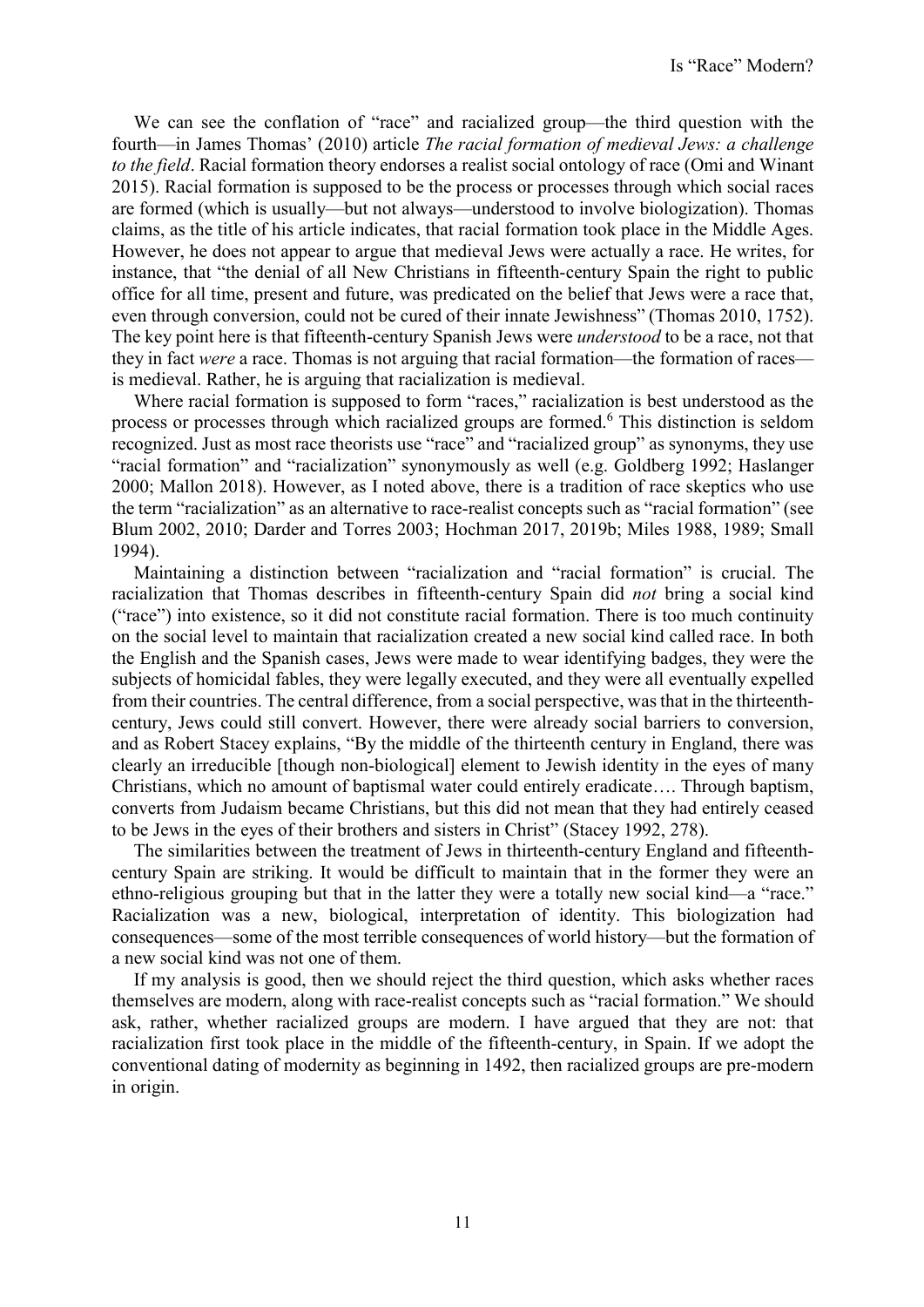## ARE THE MEANS AND METHODS ASSOCIATED WITH RACIALIZATION MODERN?

Let us move on then to the fifth question: "are the *means and methods associated with* racialization modern?" Continuity theorists who are ostensibly answering the third question, "are 'races' themselves modern?" can be read as answering, among other questions, the fifth question. If this is right—and I will make the case that it is—it further demonstrates the value of disambiguating the question "is 'race' modern?" While the work of continuity theorists is certainly taken seriously by many, others will dismiss it as presentist and anachronistic (Jordan 2001; Seth 2005). Yet if we interpret the continuity theorists as investigating the origins of the means and methods associated with racialization, rather than as discovering pre-modern "races," the relevance and value of their work should become clear.

Discontinuity theorists—who believe that "race" is modern—argue that the means and methods associated with racialization are unique to modernity. "Race" is modern, discontinuity theorists argue, because it is intimately linked with the industrialization and global capitalism that they identify as uniquely modern, along with the rise of the modern nation state (Holt 2002). It was the brutal exploitation by Europeans of, in particular, sub-Saharan Africans and Native Americans which financed the industrialization associated with modernity, while the transatlantic slave trade paved the way for global capitalism. As for modern nation states, these are, as David Theo Goldberg (2002) argues, racial states: states ordered around racial divisions and hierarchies, aided by law, bureaucratic apparatuses such as the census, and invented histories.

The work of continuity theorists challenges the dominant view that "Modernity and Race helped bring each other into existence" (Taylor 2004, 23). Thomas explains that, "By and large the study of race and racism within the social sciences seeks to understand the development and maintenance of racial classificatory systems through a model of imperialist global economic expansion and development, rather than seeing it as a historically complex process over a much larger period of time" (2010, 1752). While I have argued that continuity theorists such as Thomas are mistaken in their belief that racial formation occurred before modernity (because there are no races, only racialized groups), they have, I believe, successfully demonstrated that some of the means and methods associated with racialization are pre-modern.

To illustrate with an example, let us consider the claim that "race" is modern because of its connection to the modern nation state. "Race," writes David Theo Goldberg, "is not a premodern condition but a quintessentially modern one masquerading in the guise of the given and the ancient, bloodlines and genetic pools. States have acquired their modernity more or less and partially through racial assumption, through being drawn into the terms and forms, shapes and spaces, temporalities and rhythms of racial world ordering and world racial definition" (2002, 240). If we follow Goldberg, "race" must be modern, because it developed hand-in-hand with modern nation states.

In the quote above, the question "is 'race' modern?" appears as a question not about a concept or a kind, but a "condition." It is difficult to evaluate Goldberg's claim without knowing what it means for "race" to be a "condition." Nevertheless, in medieval Europe the church acted in many ways like a modern nation state. "The church's bid for an overarching authority and uniformity," writes Heng, "importantly furnished medieval societies with an array of models on how to consolidate unity, power, and collective identity across internal differences. A church with universalist ambitions in effect sought to function like a state, a state without borders" (2018, 32). If the medieval church acted like modern nation states, and modern nation states are racialized states, then when it comes to racialization, the so-called "dark ages" can shed light on the present.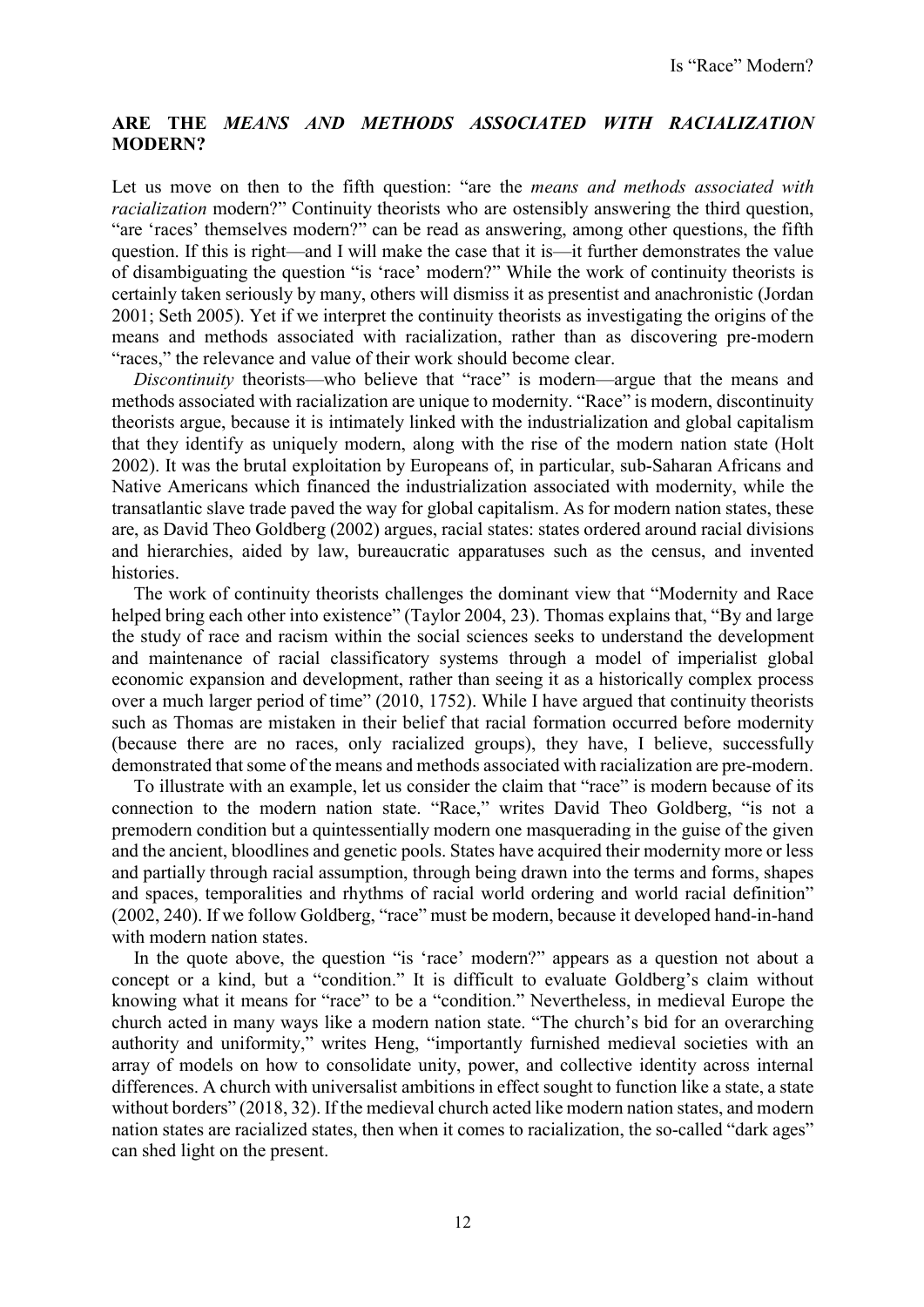Continuity theorists are, I have argued, mistaken to claim that thirteenth-century English Jews were a "social race." They were not even a racialized group, but were rather an ethnoreligious group subject to structural persecution. However, the ways in which thirteenth-century English Jews were persecuted informed the racialization of later medieval and modern periods. Jews were already made to wear identifying badges in thirteenth-century England; laws were enforced that restricted the sorts of work they were allowed to perform; there were stateendorsed executions; and finally, in 1290, all Jews were exiled from the country. There is a striking continuity in the treatment of the Jewish populations in thirteenth-century England, fifteenth-century Spain, and 20<sup>th</sup>-century Germany. It was in fifteenth-century Spain that Jews were first racialized, but this racialization did not appear out of thin air. Rather, it built upon previous historical developments. While continuity theorists want to show that "races" themselves are pre-modern, what they have actually shown is that some of the means and the methods associated with racialization are not entirely modern.

#### ARE THE MEANINGS ATTACHED TO RACIALIZED TRAITS MODERN?

Moving on to our sixth question, also about racialization, we ask, "are the meanings attached to racialized traits modern?" Continuity theorists can not only be interpreted as asking whether the means and methods associated with racialization are modern, they can also be interpreted as asking whether the meanings attached to racialized traits are modern.

Much of the work answering question six focuses on skin color. "The study of race in the Middle Ages," notes Cord Whitaker, has "largely focused on the deployment of blackness in literature and history and the dynamics it registers, creates and reifies" (Whitaker 2015, 8). Blackness is typically considered to be the quintessentially racial trait, so this is unsurprising. In Before Color Prejudice Frank Snowden argues that despite "the association of blackness with ill omens, demons, the devil, and sin, there is in the extant records no stereotyped image of Ethiopians as the personification of demons or the devil" (1991, 107). Nevertheless, the negative associations attached to blackness (which were inconsistently applied to dark-skinned people in antiquity) may be relevant to the development of later color prejudice and, later still, color-coded racism.

Regardless of the level of skin color prejudice in antiquity, Cord Whitaker notes that, "the logic of race, with regard to whiteness and blackness, is already deeply ingrained in Latin Christian culture by the late Middle Ages" (Whitaker 2015, 5). Indeed there are numerous historical sources demonstrating that as early as the thirteenth century, medieval societies were preoccupied with skin color, coding dark skin as "evil" and white skin color as "good" (Hahn 2001; Lampert 2004; Ramey 2014).

White supremacist ideology proper may be modern (Mills 1998). However, it partly grew out of an earlier medieval discourse on skin color. That discourse is not well understood as racist, because until around the middle of the fifteenth century there was no concept of race. It was, rather, colorist. Whitaker takes this colorism to have a bearing on "whether race matters to the Middle Ages" (2015, 7). However, what this work on skin color shows is not that "race matters to the Middle Ages," but rather that some of the meanings attached to some racialized traits are pre-modern in origin.

Consider the following example from fourteenth-century English literature. In The King of Tars, a sultan converts to Christianity and his skin color miraculously changes from dark to light. Whiteness, in this fable, is an outward sign of goodness. Thomas Hahn considers The King of Tars and other earlier examples in medieval literature in his cautious defense of the continuity thesis. He concedes that "Black and white as terms of racial difference may have been less stable in the twelfth century than they have been in the bitterly contested discourses of the last centuries" (Hahn 2001, 24). However, what tales such as The King of Tars suggest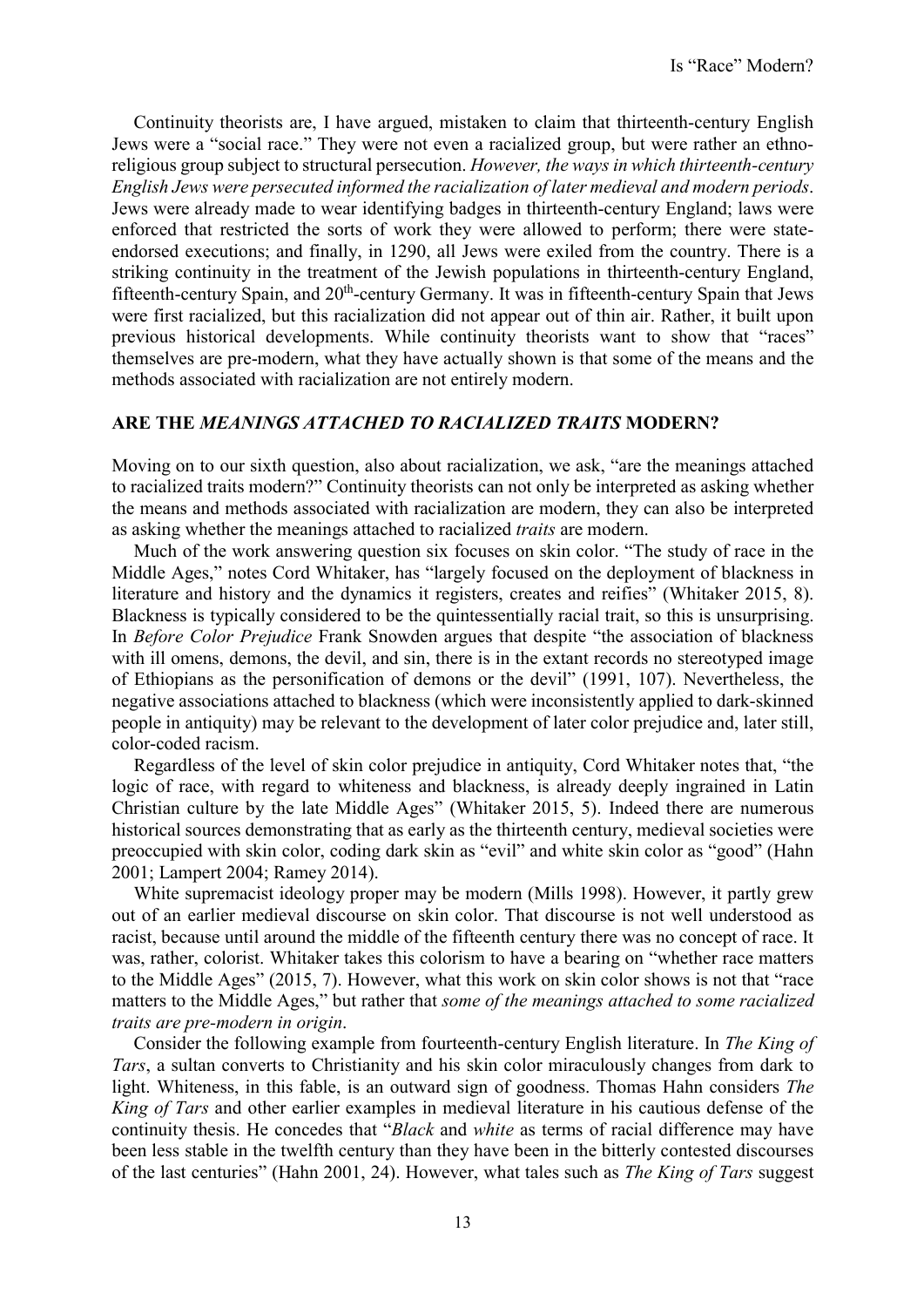is not that the connection between skin color and race was still unstable at the time it was written. Rather, The King of Tars suggests that there was no concept of race in this period. "Race" is meant to be heritable, biological—it cannot be altered through spiritual transformation.

The *King of Tars* is evidence that dark skin color was coded as evil and light skin color as good before skin color was racialized. Skin color can only be racialized if it is understood to be biologically heritable: that is a part of what it means for a trait to be racialized. Continuity theorists have been tempted into claiming that "race" itself is, in some sense, pre-modern, because the associations we have with a currently racialized trait—skin color—are pre-modern. However, those associations were not "racial" at the time.

It would be a mistake to dismiss medieval interpretations of skin color as irrelevant to the history of racialization. What The King of Tars actually shows is that the meanings associated with racialized traits (such as skin color) started forming *before* the concept of race emerged, and before racialization first took place. This answers our sixth and final question. No, the meanings attached to racialized traits are not exclusively modern.

#### **CONCLUSION**

Race scholars have been unable to agree about whether "race" is modern partly, I have argued, because the question itself is ambiguous. They have been answering at least six different questions. Some are interested in whether the concept of race is modern (1), others in whether there is a modern concept of race that is distinct from earlier race concepts (2). Continuity theorists are interested in whether there were actual social races before modernity (3). I have argued that social definitions of race lead to conceptual inflation and should be abandoned. The third question is therefore wrongheaded. We should ask, instead, whether *racialized groups* are modern (4). From this perspective, the work on the historical origins of social races is misguided, but still valuable: misguided because there are no races, only racialized groups; valuable because this literature answers the following two questions: "are the means and methods associated with racialization modern?" (5), and "are the meanings associated with racialized traits modern?" (6).

I have answered the six questions as follows: (1) no, the concept of race is not modern, it is late medieval; (2) yes, there are modern concepts of race that are distinct from the race concept used in fifteenth-century Spain; (3) no, races are not modern, because there are no races, only racialized groups; (4) no, racialized groups are not modern: the Jews and the Moors were racialized in Spain in the mid-fifteenth-century; (5) no, the means and methods associated with racialization are not exclusively modern, as illustrated by the example of Christian-Jewish relations in thirteenth-century England; (6) and no, the meanings attached to racialized traits are not modern either, as illustrated by medieval discourse on skin color.

If I am right that there are racialized groups, but no actual races, then only three of the six questions that race scholars have been answering are actually about "race." The other three are about racialization, the process or processes that produces racialized groups, not "races." One of the three questions about race ("are 'races' themselves modern?") is misguided, so that leaves only two questions about whether "race" is modern—those about race as a concept. So race scholars are not only answering different questions, half of these questions are not even directly about race, but are rather about racialization and racialized groups.

Given that race scholars have been answering not one but at least six questions, it is not surprising that there is still no consensus about whether "race" is modern. The only way in which the debate about periodization and "race" can be settled is if we disambiguate the question. My particular answers to the six questions may be controversial. The aim of this paper has not been to necessarily convince the reader that my answers are correct (though I have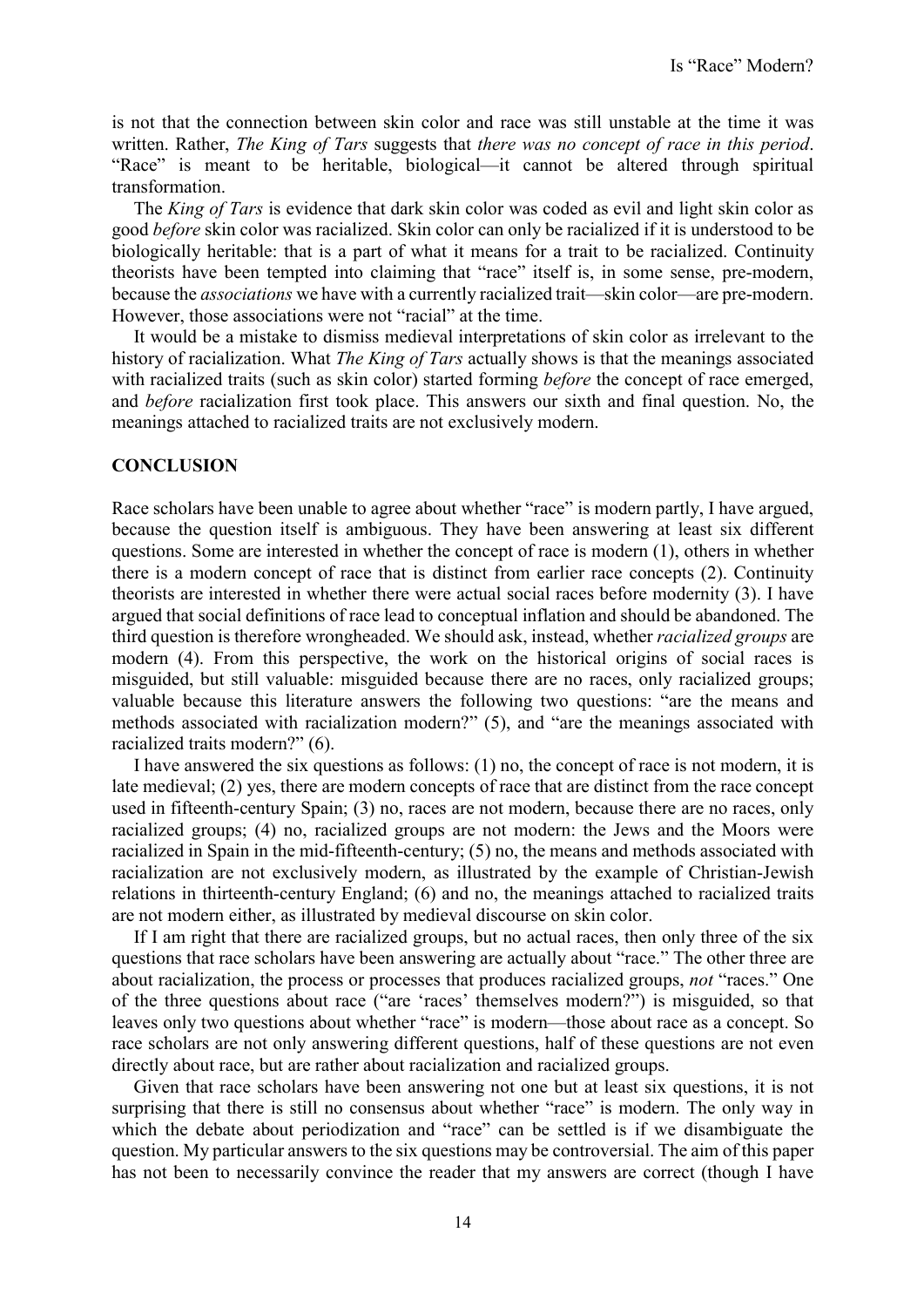certainly attempted to do so). It has been, more modestly, to demonstrate that a more nuanced approach to the history of "race" and racialization can move the debate in the right direction.

Corresponding author: Dr Adam Hochman, Department of Philosophy, Macquarie University, 2nd floor, Australian Hearing Hub, NSW, Australia, 2109. E-mail: adam.hochman@mq.edu.au

# **REFERENCES**

- Abu-Lughod, Janet L. (1991). Before European Hegemony: The World System A.D. 1250- 1350. New York: Oxford University Press.
- Alcoff, Linda Martín. (2005). Visible Identities: Race, Gender, and the Self. New York: Oxford University Press.
- Andreasen, Robin. (2005). The Meaning of "Race": Folk Conceptions and the New Biology of Race. The Journal of Philosophy, 102(2): 94–106.
- Appiah, Anthony. (1996). Race, Culture, Identity: Misunderstood Connections. In Color Conscious: The Political Morality of Race, edited by Anthony Appiah and Amy Gutmann, 30–105. New Jersey: Princeton University Press.

Aristotle. (1984). Parts of Animals. In Complete Works of Aristotle, Volume 1, edited by Jonathan Barnes. Princeton: Princeton University Press.

- Atkin, Albert. (2012). The Philosophy of Race. Routledge.
- Atkin, Albert. (2017). Race, Definition, and Science. In The Oxford Handbook of Philosophy and Race, edited by Naomi Zack. New York: Oxford University Press.
- Bartlett, Robert. (2001). Medieval and Modern Concepts of Race and Ethnicity. Journal of Medieval and Early Modern Studies, 31(1): 39–56.
- Bernasconi, Robert. (2001). Who Invented the Concept of Race? Kant's Role in the Enlightenment Construction of Race. In Race, edited by Robert Bernasconi, 11–36. Malden, MA: Blackwell Publishers.

Bernier, François. (1684). A New Division of the Earth. In The Idea of Race, edited by Robert Bernasconi and Tommy Lee Lott, 1–4. Indianapolis: Hackett Publishing.

- Blum, Lawrence. (2002). "I'm Not a Racist, but..." The Moral Quandary of Race. Ithaca, NY: Cornell University Press.
- Blum, Lawrence. (2010). Racialized Groups: The Sociohistorical Consensus. The Monist, 93(2): 298–320.
- Bobo, Lawrence D. (2008). Foreword. In Revisiting Race in a Genomic Age, edited by Barbara A Koenig, Sandra Soo-Jin Lee, and Sarah S Richardson. New Brunswick, NJ: Rutgers University Press.
- Brewer, Rose M. (2006). Thinking Critically about Race and Genetics. The Journal of Law, Medicine & Ethics, 34(3): 513–519.
- Darder, Antonia, and Rodolfo D Torres. (2003). Shattering the "Race" Lens: Toward a Critical Theory of Racism. In The Critical Pedagogy Reader, edited by Antonia Darder, Marta Baltodano, and Rodolfo D Torres, 245–61. New York: RoutledgeFalmer.
- Darwin, Charles. (1871). The Descent of Man, and Selection in Relation to Sex. New York: D. Appleton and Company.
- Diaz-Leon, Esa. (2015). In Defence of Historical Constructivism about Races. Ergo, an Open Access Journal of Philosophy, 2(21): 547–62.
- Dikötter, Frank. (2015). The Discourse of Race in Modern China. New York: Oxford University Press.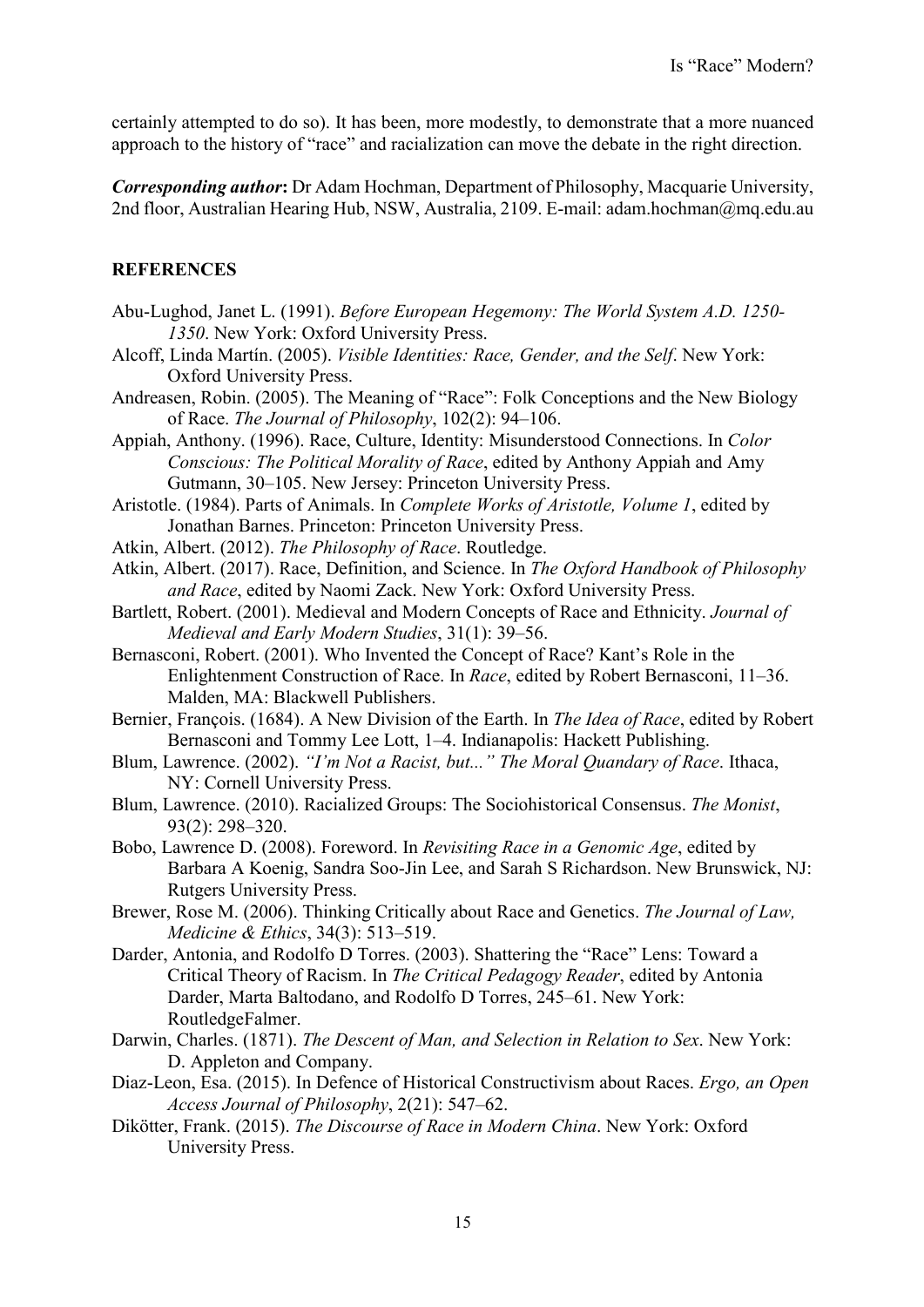- Doron, Claude-Olivier. (2012). Race and Genealogy: Buffon and the Formation of the Concept of "Race." Humana.Mente Journal of Philosophical Studies, 22: 75–109.
- Du Bois, W. E. B. (1897). The Conservation of Races. In The Idea of Race, edited by Robert Bernasconi and Tommy L Lott, 108–17. Indianapolis: Hackett Publishing.
- Eze, Emmanuel Chukwudi. (1997). The Color of Reason: The Idea of "race" in Kant's Anthropology. In Postcolonial African Philosophy: A Critical Reader, edited by Emmanuel Chukwudi Eze, 103–40. Cambridge, MA: Blackwell.
- Fields, Barbara J. (2001). Whiteness, Racism, and Identity. International Labor and Working-Class History, 60: 48–56.
- Fredrickson, George M. (2002). Racism: A Short History. Princeton, NJ: Princeton University Press.
- Gannett, Lisa. (2010). Questions Asked and Unasked: How by Worrying Less about the "Really Real" Philosophers of Science Might Better Contribute to Debates about Genetics and Race. Synthese, 177: 363–385.
- Glasgow, Joshua. (2009). A Theory of Race. New York: Routledge.
- Golash-Boza, Tanya. (2016). A Critical and Comprehensive Sociological Theory of Race and Racism. Sociology of Race and Ethnicity, 2(2): 129–41.
- Goldberg, David Theo. (1992). The Semantics of Race. Ethnic and Racial Studies, 15(4): 543–69.
- Goldberg, David Theo. (2002). The Racial State. Cambridge: Blackwell Publishing.
- Goldstone, Jack A. (2002). Efflorescences and Economic Growth in World History: Rethinking the "Rise of the West" and the Industrial Revolution. Journal of World History, 13(2): 323–89.
- Hahn, Thomas. (2001). The Difference the Middle Ages Makes: Color and Race before the Modern World. Journal of Medieval and Early Modern Studies, 31(1): 1–37.
- Hanchard, Michael G. (2018). The Spectre of Race: How Discrimination Haunts Western Democracy. Princeton: Princeton University Press.
- Hannaford, Ivan. (1996). Race: The History of an Idea in the West. Washington: Woodrow Wilson Center Press.
- Hardimon, Michael O. (2017). Rethinking Race: The Case for Deflationary Realism. Cambridge, MA: Harvard University Press.
- Haslanger, Sally. (2000). Gender and Race: (What) Are They? (What) Do We Want Them to Be? Noûs, 34(1): 31–55.
- Haslanger, Sally. (2012). Resisting Reality: Social Construction and Social Critique. New York: Oxford University Press.
- Heng, Geraldine. (2018). The Invention of Race in the European Middle Ages. New York: Cambridge University Press.
- Herder, Johann Gottfried. (1828). Ideas on the Philosophy of the History of Humankind. In The Idea of Race, edited by Robert Bernasconi and Tommy Lee Lott, 23–26. Indianpolis: Hackett Publishing.
- Hochman, Adam. (2014). Unnaturalised Racial Naturalism. Studies in History and Philosophy of Biological and Biomedical Sciences, 46: 79–87.
- Hochman, Adam. (2016). Race: Deflate or Pop? Studies in History and Philosophy of Biological and Biomedical Sciences, 57: 60–68.
- Hochman, Adam. (2017). Replacing Race: Interactive Constructionism about Racialized Groups. Ergo, 4(3): 61–92.
- Hochman, Adam. (2019a). Race and Reference. Biology & Philosophy, 34(32): 1–22.
- Hochman, Adam. (2019b). Racialization: A Defense of the Concept. Ethnic and Racial Studies, 42(8): 1245–62.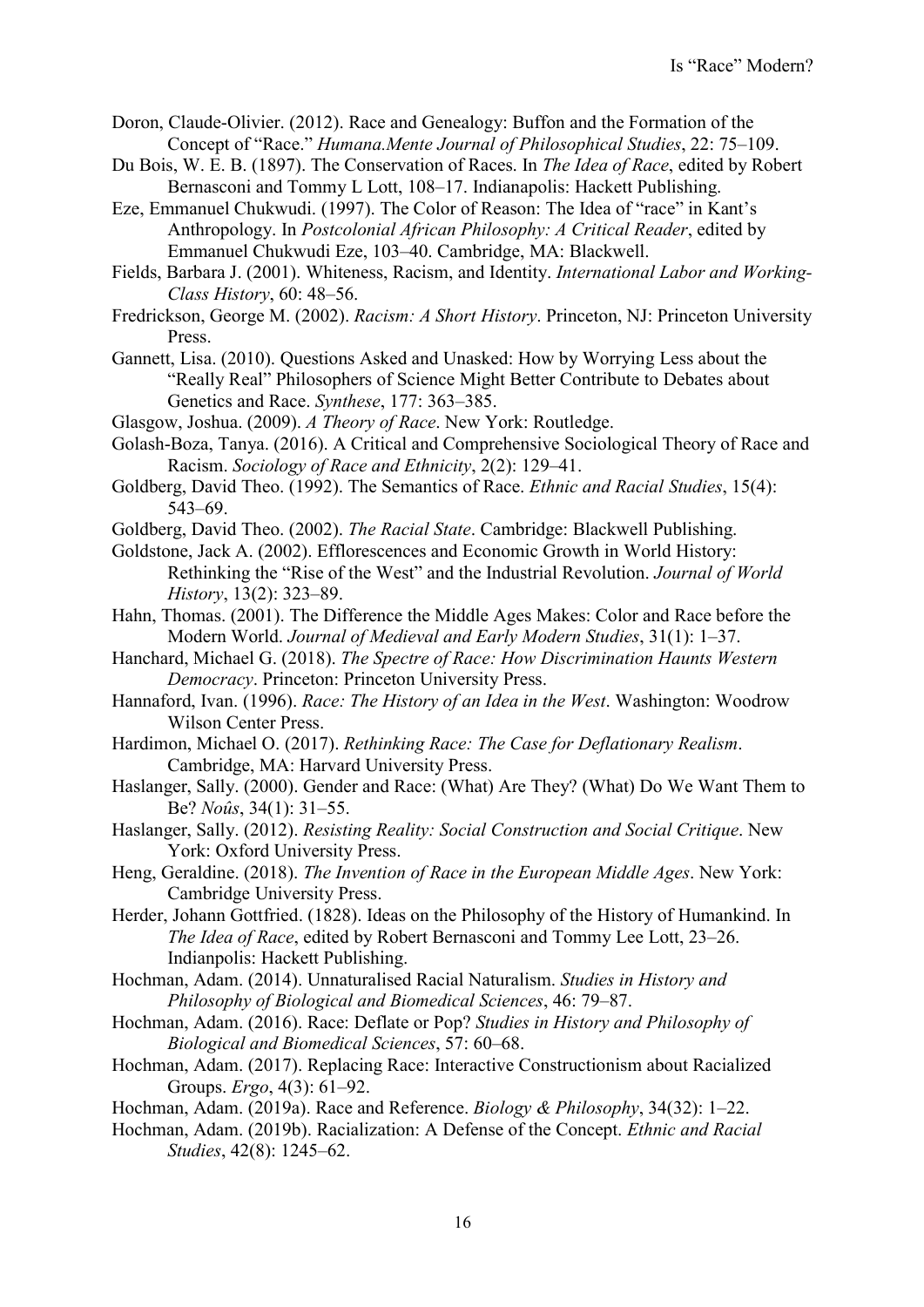- Holt, Thomas C. (2002). The Problem of Race in the Twenty-First Century. Cambridge, MA: Harvard University Press.
- Jordan, William C. (2001). Why "Race"? Journal of Medieval and Early Modern Studies, 31(1): 165–173.
- Kitcher, Philip. (1999). Race, Ethnicity, Biology, Culture. In Racism, edited by Leonard Harris, 87–120. New York: Humanity Books.
- Lampert, Lisa. (2004). Race, Periodicity, and the (Neo-) Middle Ages. Modern Language Quarterly, 65(3): 391–421.
- Larrimore, Mark. (2008). Antinomies of Race: Diversity and Destiny in Kant. Patterns of Prejudice, 42(4–5): 341–363.
- Malik, Kenan. (1996). The Meaning of Race: Race, History and Culture in Western Society. Macmillan London.
- Mallon, Ron. (2017). Social Construction and Achieving Reference. Noûs, 51(1): 113–31.
- Mallon, Ron. (2018). Constructing Race: Racialization, Causal Effects, or Both? Philosophical Studies, 175(5): 1039–1056.
- McCoskey, Denise Eileen. (2006). Naming the Fault in Question: Theorizing Racism among the Greeks and Romans. International Journal of the Classical Tradition, 13(2): 243– 80.
- McCoskey, Denise Eileen. (2012). Race: Antiquity and Its Legacy. New York: IB Tauris.
- Mensch, Jennifer. (2013). Kant's Organicism: Epigenesis and the Development of Critical Philosophy. Chicago: University of Chicago Press.
- Miles, Robert. (1988). Beyond the "Race" Concept: The Reproduction of Racism in England. Sydney Studies in Society and Culture, 4: 7–31.
- Miles, Robert. (1989). Racism. London: Routledge.
- Mills, Charles W. (1998). Blackness Visible: Essays on Philosophy and Race. Ithaca, NY: Cornell University Press.
- Mittman, Asa Simon. (2015). Are the "Monstrous Races" Races? Postmedieval: A Journal of Medieval Cultural Studies, 6(1): 36–51.
- Msimang, Phila. (2019). Racializing Races: The Racialized Groups of Interactive Constructionism Do Not Exclude Races. Ergo, 6(1): 1–30.
- Nirenberg, David. (2009). Was There Race before Modernity? The Example of "Jewish" Blood in Late Medieval Spain. In The Origins of Racism in the West, edited by Miriam Eliav-Feldon, Benjamin Isaac, and Joseph Ziegler, 232–64. Cambridge: Cambridge University Press.
- Omi, Michael, and Howard Winant. (2015). Racial Formation in the United States. 3rd ed. New York: Routledge.
- Outlaw, Lucius T. (1996). On Race and Philosophy. New York: Routledge.
- Ramey, Lynn T. (2014). Black Legacies: Race and the European Middle Ages. Gainesville, FL: University Press of Florida.
- Resnick, Irven M. (2000). Medieval Roots of the Myth of Jewish Male Menses. Harvard Theological Review, 93(3): 241–64.
- Roth, Norman. (1992). The Jews of Spain and the Expulsion of 1492. Historian, 55(1): 17– 30.
- Scheidt, Walter. (1950). The Concept of Race in Anthropology. In This Is Race: An Anthology Selected from the International Literature on the Races of Man, edited by Earl W Count, 354–91. New York: Schuman.
- Seth, Vanita. (2005). The Tyranny of Race. Thesis Eleven, no. 81: 91–102.
- Sloan, Phillip R. (2014). The Essence of Race: Kant and Late Enlightenment Reflections. Studies in History and Philosophy of Biological and Biomedical Sciences, 47: 191–95.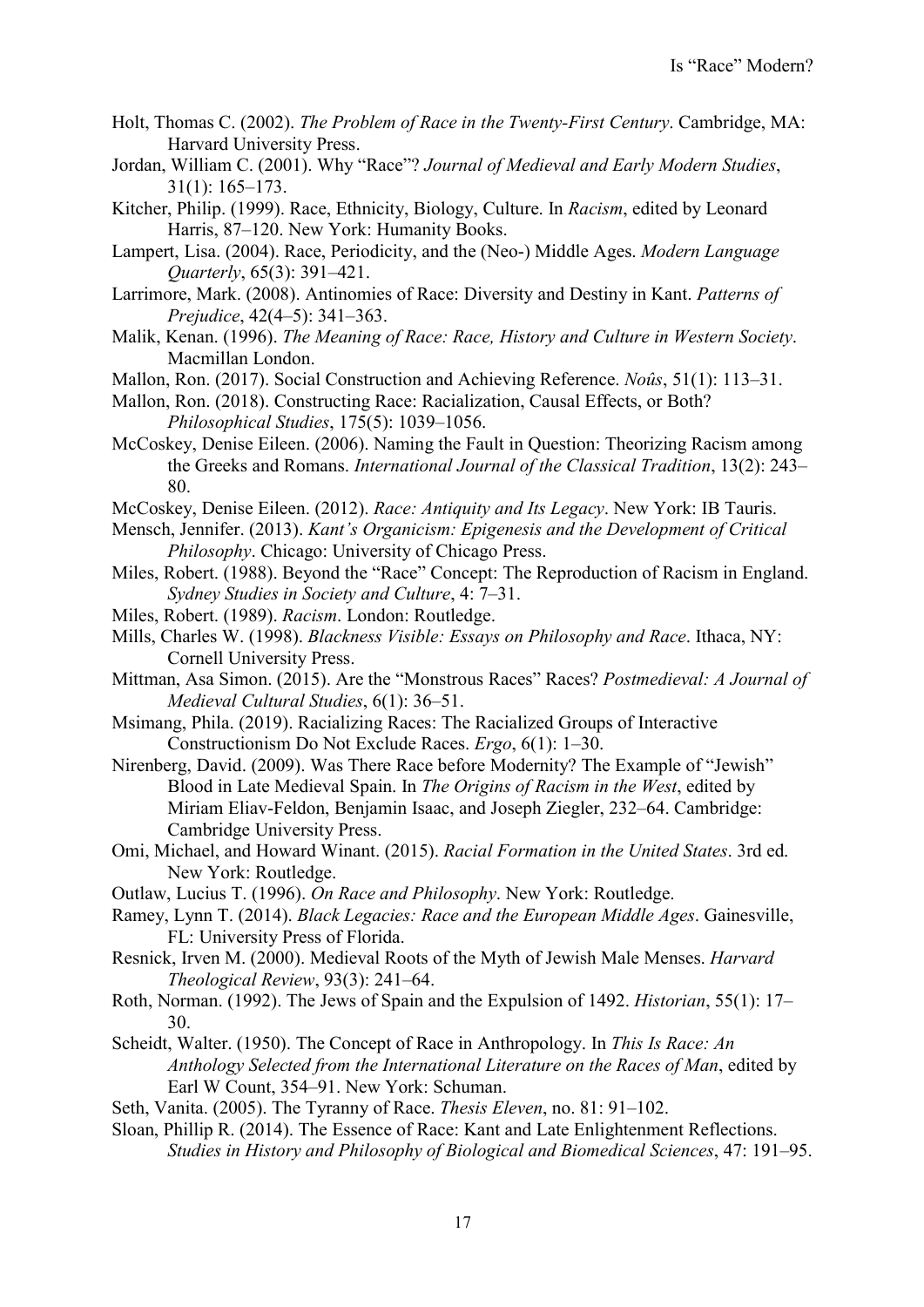- Small, Stephen. (1994). Racialised Barriers: The Black Experience in the United States and England in the 1980's. London: Routledge.
- Smith, Justin EH. (2015). Nature, Human Nature, and Human Difference: Race in Early Modern Philosophy. Princeton: Princeton University Press.
- Snowden, Frank M. (1991). Before Color Prejudice: The Ancient View of Blacks. Cambridge, MA: Harvard University Press.
- Spencer, Quayshawn. (2018a). Racial Realism I: Are Biological Races Real? Philosophy Compass, 13(1): 1–13.
- Spencer, Quayshawn. (2018b). Racial Realism II: Are Folk Races Real? Philosophy Compass, 13(1): e12467.
- Stacey, Robert C. (1992). The Conversion of Jews to Christianity in Thirteenth-Century England. Speculum, 67(2): 263–283.
- Sundstrom, Ronald R. (2002). Race as a Human Kind. Philosophy & Social Criticism, 28(1): 91–115.
- Taylor, Paul C. (2000). Appiah's Uncompleted Argument: W.E.B. Du Bois and the Reality of Race. Social Theory and Practice, 26(1): 103–128.
- Taylor, Paul C. (2004). Race: A Philosophical Introduction. Cambridge: Polity.
- Templeton, Alan. (2013). Biological Races in Humans. Studies in History and Philosophy of Biological and Biomedical Sciences, 44(3): 262–271.
- Thomas, James M. (2010). The Racial Formation of Medieval Jews: A Challenge to the Field. Ethnic and Racial Studies, 33(10): 1737–1755.
- Wagner, Jennifer K., Joon-Ho Yu, Jayne O. Ifekwunigwe, Tanya M. Harrell, Michael J. Bamshad, and Charmaine D. Royal. (2017). Anthropologists' Views on Race, Ancestry, and Genetics. American Journal of Physical Anthropology, 162: 318–327.
- Whitaker, Cord J. (2015). Race-Ing the Dragon: The Middle Ages, Race and Trippin' into the Future. Postmedieval: A Journal of Medieval Cultural Studies, 6(1): 3–11.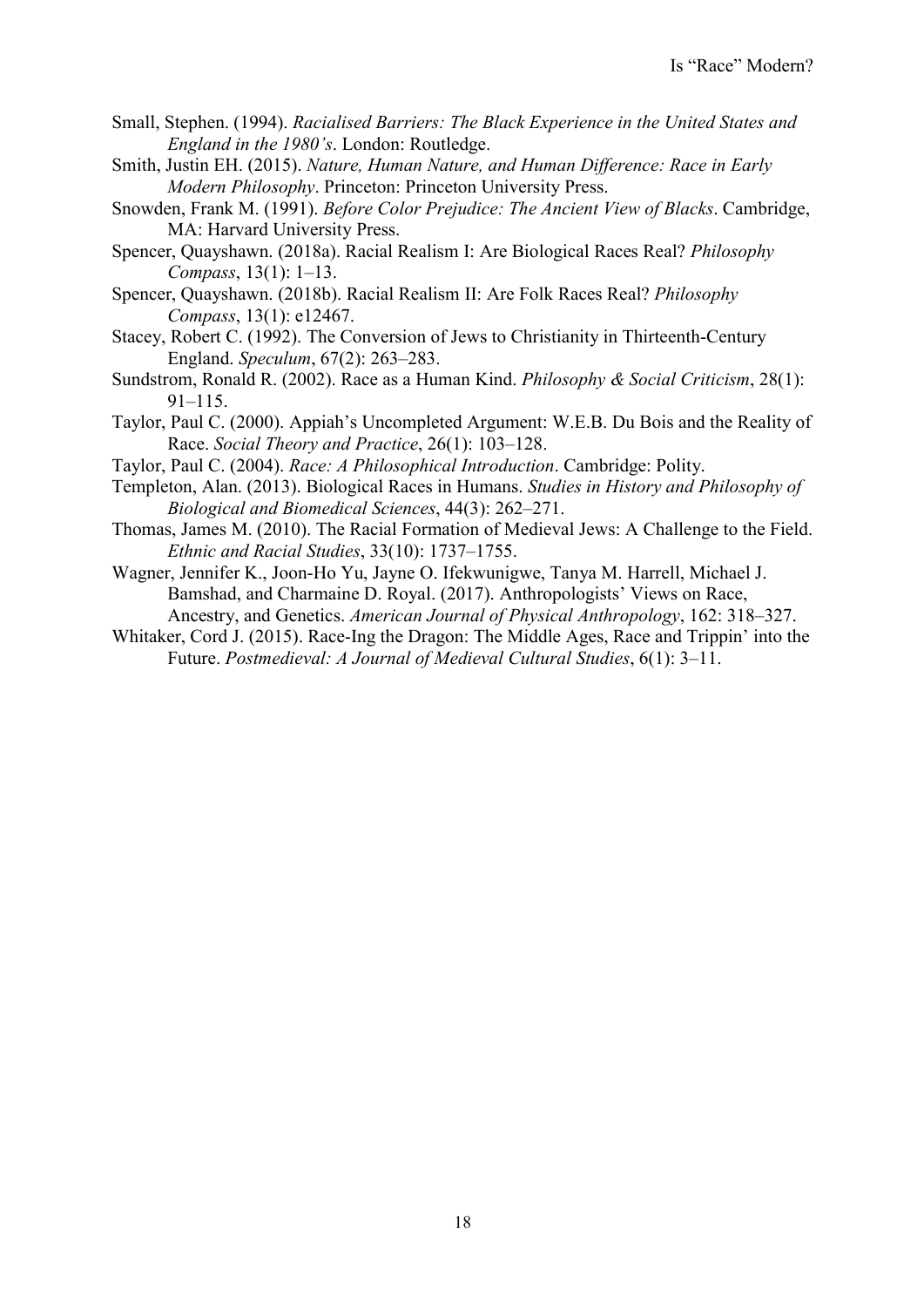Is "Race" Modern?

<sup>1</sup> I would like to thank Jean-Philippe Deranty, Andrew Dunstall, Andrew Gillett, Frances Olive, Vanita Seth, and two anonymous reviewers for their helpful comments on an earlier version of this paper. I am also grateful for feedback from audiences at the University of Sydney's HPS Research Seminar Series, Macquarie University's Markers of Authenticity Seminar Series, and the symposium on "The History and Philosophy of 'Race'" held at Macquarie in 2016. This work was funded by a Discovery Early Career Researcher Award (DE190100411).  $2$  Toward the end of the nineteenth century, Charles Darwin noted that there were still theorists wanting to raise "the races of man to the dignity of species." However, he wrote that given "the insuperable difficulties… in defining them, the term "sub-species" might here be used with much propriety." Darwin then predicted, accurately, that "from long habit the term "race" will perhaps always be employed" (Darwin 1871, 219). The fact that there are no human subspecies (according to the standard methods used to detect subspecies in nonhuman animals) is often interpreted as a vindication of anti-realism about biological race (Hochman 2014, 2016; Templeton 2013).

<u>.</u>

<sup>3</sup> Some have argued that against social constructionism on the basis that "race" is a fundamentally scientific, biological category, or at least that it would be too confusing—moving us too far away from ordinary conceptions of "race"—to define race socially (Atkin 2012; Blum 2010; Glasgow 2009). For current purposes, I will ignore these arguments, because I believe that there are serious problems with social constructionism *even if* we accept the radical redefinition of race as a social category.

4 It is worth noting that the phrase "social constructionism about race" is ambiguous. Some use the phrase "social constructionism" to convey the idea that biological races do not exist—that racial classification is a product of social myths, rather than biological truths (e.g. Gannett 2010)—but this view is better described as anti-realism about biological race. Others use "social constructionism" to convey the idea that social factors literally construct or create human biological racial difference (e.g. Kitcher 1999), but this view is better described as a form of racial naturalism. "Social constructionism" is also used to refer to a belief that biological race is not real, but that social race is. This is problematic because racial naturalism is compatible with the view that race is a social kind (Andreasen 2005; Hardimon 2017; Kitcher 1999; Outlaw 1996). Yet if there are no human biological races, then the claim that biological races are compatible with social races, or that social factors literally construct biological races, cannot tell us anything (historical or otherwise) about "race" or racialization, because biological races do not exist. For this reason I will not explore "hybrid" views about race in this paper.

<sup>5</sup> The groupings may be pre-existing (e.g. based on religious or ethnic categories already available) or they may be created by racialization (e.g. clustering a disparate array of ethnic groups).